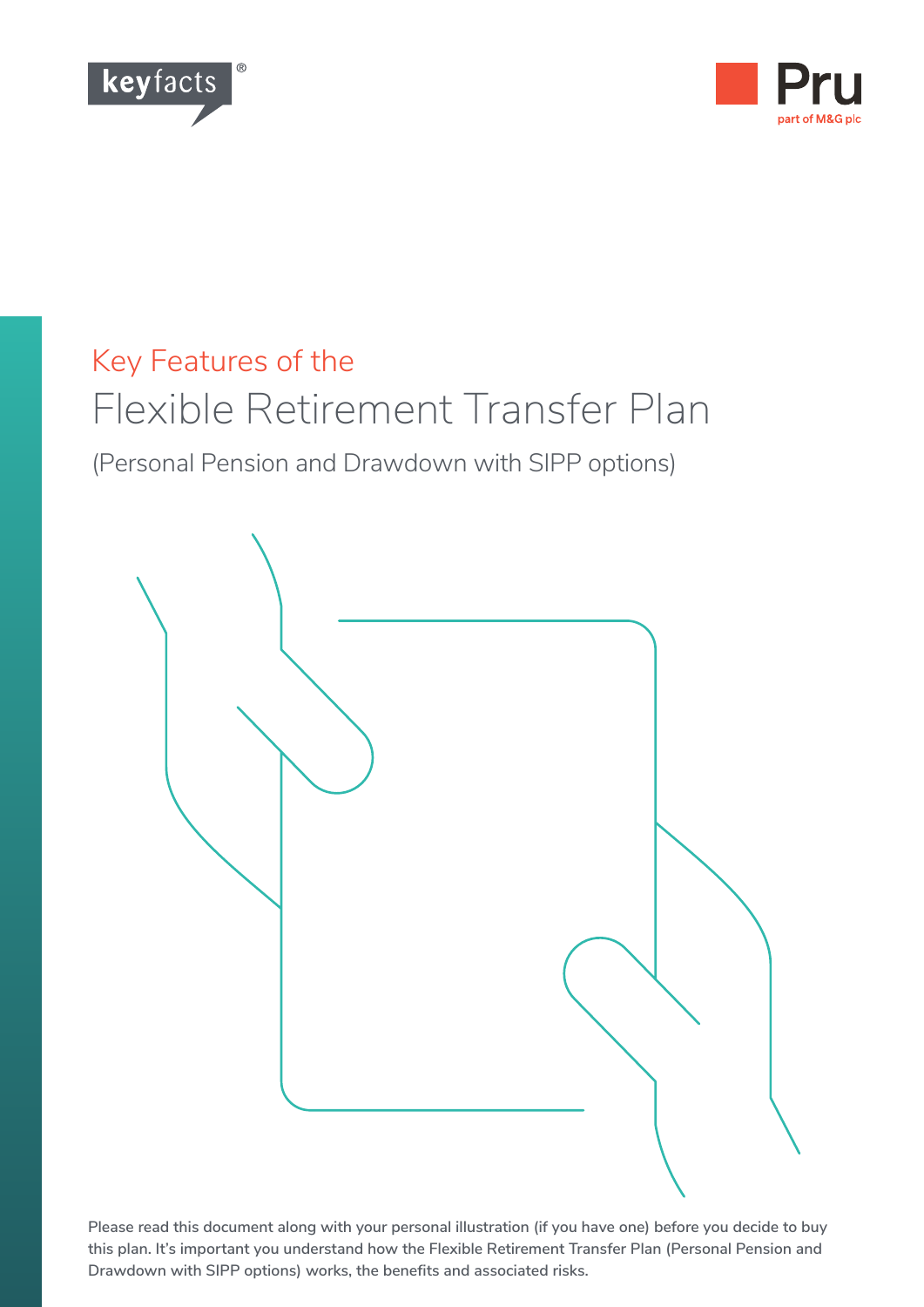# Contents

| About the Flexible Retirement                          |                | What are the charges and costs?                                       | 12 |
|--------------------------------------------------------|----------------|-----------------------------------------------------------------------|----|
| Transfer Plan                                          | 3              | What might I get back?                                                | 15 |
| Its aims                                               | 3              | When can I take my benefits?                                          | 16 |
| Your commitment                                        | 3              | What choices will I have when I want to take<br>my benefits?          |    |
| <b>Risks</b>                                           | 3              |                                                                       | 16 |
| Other documents you should read                        | $\overline{4}$ | Where can I get guidance about what to do<br>with my pension?         | 17 |
| Questions & Answers                                    | 5              | What about tax?                                                       | 17 |
| Is the Flexible Retirement Transfer Plan right for me? | 5              | How will I know how my Flexible Retirement<br>Transfer Plan is doing? | 18 |
| Is this a stakeholder pension?                         | 5              |                                                                       |    |
| How flexible is it?                                    | 5              | What happens to the Flexible Retirement<br>Transfer Plan if I die?    | 18 |
| How much can I pay into my plan?                       | 6              | What if the Flexible Retirement Transfer Plan<br>isn't right for me?  |    |
| Can I transfer money in?                               | 6              |                                                                       | 19 |
| Where are my payments invested?                        | 7              | Other information                                                     | 20 |
| Can I change my investments?                           | 11             |                                                                       |    |
| Can I transfer money out?                              | 11             | Get in touch                                                          | 22 |

We would like everyone to find it easy to deal with us. Please let us know if you need information about our plans and services in a different format.

All our literature is available in audio, large print or braille versions. If you would like one of these please contact us using the details on the last page.

The Financial Conduct Authority is a financial services regulator. It requires us, Prudential, to give you this important information to help you decide whether our Flexible Retirement Transfer Plan (Personal Pension and Drawdown with SIPP options) is right for you. You should read this document carefully so that you understand what you are buying, and then keep it safe for future reference.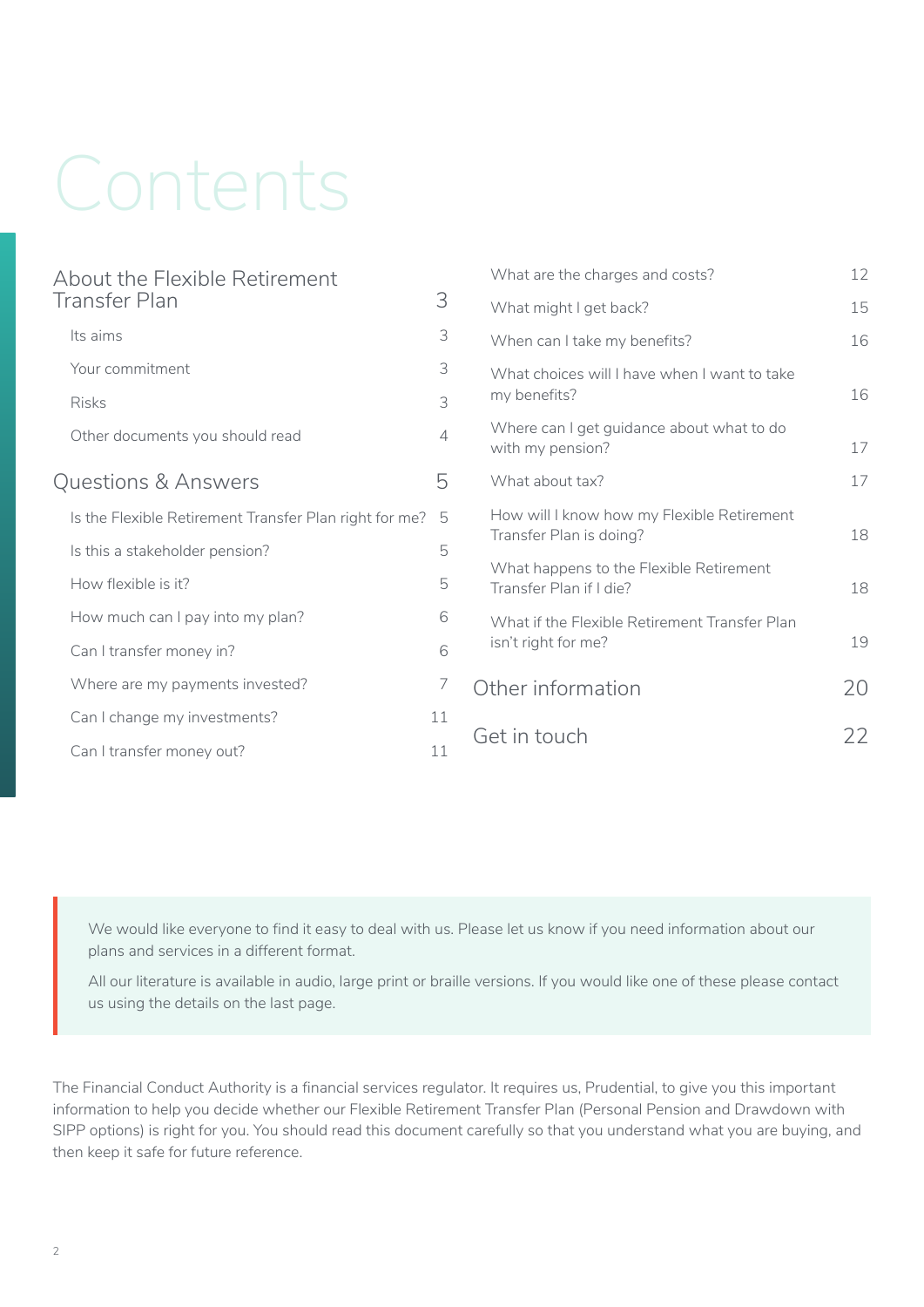# <span id="page-2-0"></span>About the Flexible Retirement Transfer Plan

This booklet contains the Key Features of our Flexible Retirement Transfer Plan (Personal Pension and Drawdown with Self-Invested Personal Pension (SIPP) options). The plan allows you to transfer funds in from another pension arrangement. It provides access to a wide range of funds to help you save for your retirement in a tax efficient way.

If you still have questions about your Flexible Retirement Transfer Plan after reading this, please look at the "Get in touch" section for our contact details. If you have a financial adviser, please speak to them in the first instance.

### Important Information

**The PruFund Protected Funds are currently unavailable to new investments**.

### Its aims

#### **What this plan is designed to do**

- To help you save for your retirement in a flexible and tax-efficient way.
- To give you access to a wide range of investments to match your attitude to risk and investment objectives.
- Provide the flexibility to allow you to decide when and how to take your retirement benefits as your needs change.
- Provide flexible and tax-efficient options for death benefits.

# Your commitment

#### **What we ask you to do**

- To allow your pension pot to potentially grow until you take your pension benefits.
- To regularly review your investments to make sure you're on track for retirement.

# Risks

#### **What you need to be aware of**

- The value of your investment can go down as well as up so you might not get back the amount you put in.
- There are different risks for different funds, please refer to your **Fund Guide** for more information.
- As the price of everyday goods and services goes up, your money won't stretch as far as the same amount would now. This is called inflation and will reduce what you can buy in the future.
- If the total charges and costs are more than any overall growth achieved, your plan will fall in value, possibly to even less than you have invested.
- ln Drawdown if you take more money out of your plan as income than your plan earns in investment growth, the overall value of your fund will fall. As there is no limit on the amount of income you can take from Flexi-access Drawdown, you need to be aware that your fund may be exhausted as a result of the income you take.
- If your plan invests in our With-Profits Fund and you take money out of that fund, including to move from Personal Pension to Drawdown, we may reduce the value by applying a Market Value Reduction. We explain this in the section 'Where are my payments invested?'
- For the PruFund range of funds, we may decide to reset the unit price of a PruFund Fund to the unsmoothed price on a particular day, to protect the With-Profits Fund. There may also be occasions where we have to suspend the smoothing process for one or more PruFund Funds for a period of consecutive days, to protect our With-Profits Fund. Please read **Your With– Profits Plan – a guide to how we manage the Fund (PruFund range of funds)** for more details on this.
- There may be a delay in buying, selling or switching to or from certain funds.
- If you are transferring benefits in from a defined benefit or final salary pension scheme you will lose the guaranteed benefits that this type of scheme provides.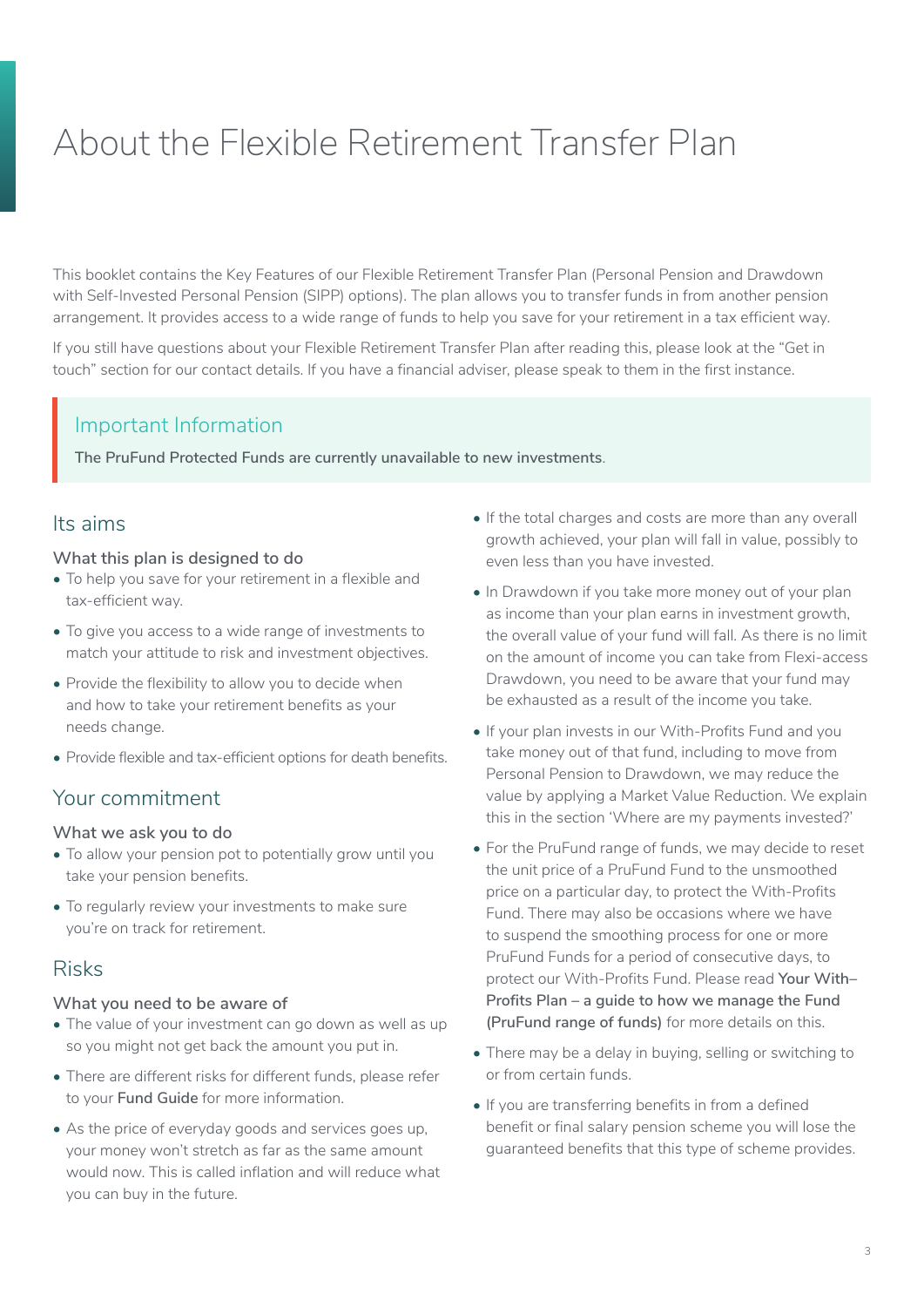# <span id="page-3-0"></span>Other documents you should read

This document gives you key information about the Flexible Retirement Transfer Plan. If you want more detail on specific points, please read the following documents. We have highlighted when they are relevant throughout this document.  $\left| \begin{array}{c} \mathsf{T} \mathsf{h} \\ \mathsf{de} \\ \mathsf{th} \end{array} \right|$ 

They're all available from your adviser, or direct from us. Details on how to get in touch are on the last page.

**• Fund Guide**

This explains your investment choices.

- **• Your With-Profits Plan a guide to how we manage the Fund (PruFund range of funds)** This provides information on how our With-Profits Fund works, and our current approach to managing it.
- **• Your With-Profits Plan a guide to how we manage the Fund (Prudential Unitised With-Profits Plans and Cash Accumulation Plans)**

This provides information on how our With-Profits Fund works, and our current approach to managing it.

**• Market Value Reduction – a clear explanation**

This explains what a Market Value Reduction is, together with information about why and when these may apply.

**• Technical Guides**

Gives you detail on the terms and conditions of the contract:

- Pru Flexible Retirement Plan Personal Pension option
- Pru Flexible Retirement Plan Drawdown option
- **• SIPP Allowable Investments**

This document sets out the types of investments which may be held in the SIPP options within the Flexible Retirement Plan.

**• A schedule of Fees – Self Invested Fund** Confirms the fees and charges applicable to SIPP.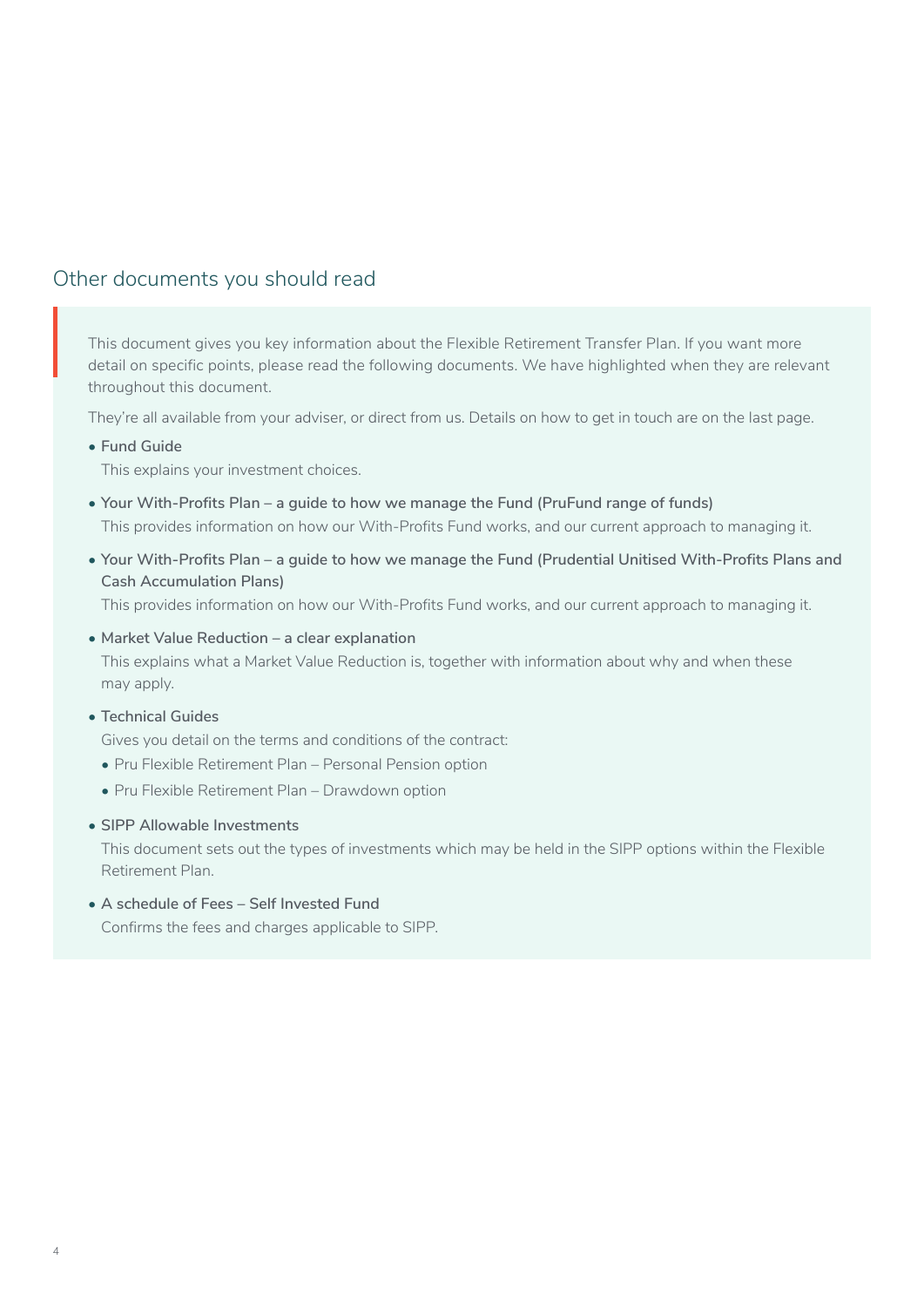# <span id="page-4-0"></span>Questions & Answers

# Is the Flexible Retirement Transfer Plan right for me?

The FRP may be right for you if you want a plan that offers wider investment options than are generally available for personal pensions, including choosing and managing your own investments in a Self-Invested Personal Pension (SIPP). SIPPs can also have higher charges than other personal pensions or stakeholder pensions. For these reasons, SIPPs tend to be more suitable for large funds and for people who are experienced in investing.

If you are between 16 and 75 years of age, and resident in the UK you can take out the Flexible Retirement Transfer Plan (Personal Pension). If you wish to enter Drawdown, which is explained in the "How flexible is it?" section, you can do this from age 55 to before your 89th birthday.

If you are unsure whether the FRP is right for you, you should speak to your financial adviser. If you don't have one, you can find an adviser at **[pru.co.uk/find-an-adviser](https://www.pru.co.uk/find-an-adviser/)**

### Is this a stakeholder pension?

No, the government has set minimum requirements that companies must meet for a stakeholder pension. These cover things like payments, charges and terms and conditions.

Charges for the plan may be higher than for a stakeholder pension.

A stakeholder pension may meet your needs as well as this plan, and these are widely available.

# How flexible is it?

The FRP allows payments to be easily changed and offers a wide range of investment options. It can provide for consolidation of existing pension funds, phased retirement and access to a range of annuities.

The FRP offers three options, which can be used individually or together:

- Personal Pension plan (PPP)
- Self-Invested Personal Pension plan (SIPP)
- Drawdown plan this plan allows you to transfer pension savings to a drawdown option.

#### **What's a SIPP?**

A SIPP is a personal pension plan that allows you to invest pension savings in assets you choose, from an allowable range. These can include stocks, shares and commercial property. With a SIPP you have access to a much wider choice and type of investment than you do with other personal pension plans. You can switch easily between the investment options available, typically with the help of your financial adviser or an investment manager.

#### **What is Drawdown?**

You can normally choose to take up to 25% of your pension pot as a tax-free lump sum.

You then move the rest into one or more funds in the drawdown option that allows you to take an income at times to suit you. Some people use it to take a regular income. The income you receive might be adjusted over time depending on the performance of your investments. Once you have moved your funds to a drawdown option you can't then switch them back to an investment only option.

The FRP has two drawdown options:

**Capped drawdown** – restrictions apply to the amount of income that can be withdrawn each year. Capped drawdown can only be taken if transferring from an existing capped drawdown arrangement.

**Flexi-access drawdown** – a form of drawdown which allows you to take an unlimited amount of income or lump sums from a pension fund.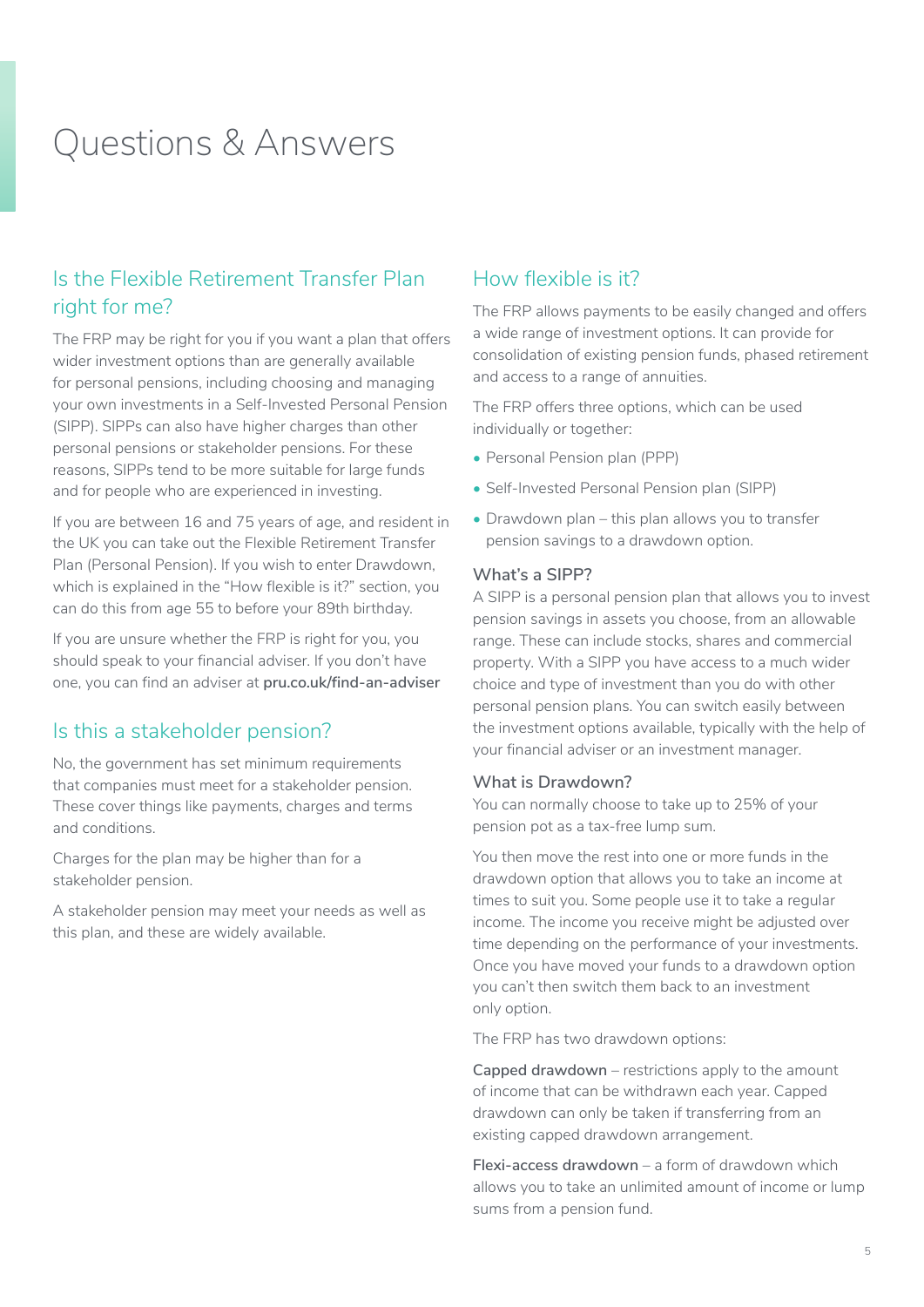<span id="page-5-0"></span>If you enter drawdown, you need to tell us the age when you intend to end your drawdown option plan and perhaps use the remaining fund to buy an annuity – your Anticipated Annuitisation Age (AAA) – it has to be between 56 and 99 and at least one year after the start of your plan.

You can change your AAA after you have set up your plan if you wish to. If you invest in the With-Profits Fund the term from the date of request to the new AAA must be at least 5 years and if being reduced, the term from the original date of investment in the With-Profits Fund to the revised AAA must be at least 10 years.

#### **What happens if I move overseas?**

Please note Prudential is not able to accept new monies from customers living overseas. If you move abroad and are no longer a resident of the UK you will no longer be able to top up this product.

# How much can I pay into my plan?

The minimum you can transfer into your pension plan is £5,000.

Any additional transfers into your plan need to be at least £200.

If you choose to invest in a Self-Invested Fund under either of the SIPP options, you need to transfer at least £10,000 into that fund. More information about the SIPP options can be found in the "Can I invest in a SIPP?" section.

The maximum you can transfer into your plan is £1m. In some circumstances we may accept transfers larger than £1m.

You should speak to your financial adviser before transferring.

#### **What size of fund do I need to use the Drawdown option?**

If the total transfer is being invested into the Drawdown option only, the transfer needs to be at least £25,000.

If the transfer is coming from an existing Drawdown Plan, the minimum amount must be £18,750.

If you're investing in our FRP for the first time and are transferring money from another pension arrangement into the Drawdown option, the minimum transfer value into the Drawdown option is £10,000, as long as the total transfer into FRP is £50,000.

If you've already invested at least £50,000 in FRP (£37,500 if the original investment came from an existing Drawdown plan), the minimum amount that can be invested in the Drawdown option is £10,000 (£7,500 if coming from another Drawdown plan). If you already have a fund value of less than £50,000 in FRP then the minimum amount that can be invested in the Drawdown option is £25,000.

# Can I transfer money in?

Yes, if you have a pension plan with another provider, you can transfer the value of it to this plan.

Your existing plan might have valuable guarantees you'd lose if you transfer your pension pot. You should speak to a financial adviser before you make a decision.

If the pension plan you are transferring money from allows you to take more than 25% of its value as tax free cash when you take your benefits, you may lose this entitlement and any protected early retirement age you are entitled to, when you make your transfer.

If you are using Drawdown, we will hold all your transfers in our FRP Holding Account until we receive all the documents and payments we need to make the transfers.

We pay interest equivalent to HSBC base rate less 0.75% on what we hold in this account. If the HSBC base rate is 0.75% or below we will pay no interest.

If you are only using the Personal Pension option you have the choice to opt in to the FRP Holding Account as above.

For more information, see the **Technical Guides**.

#### **What if I already have a SIPP?**

It may be possible to transfer your existing SIPP into your Personal Pension Plan without having to sell any of your existing assets. This is called an "in specie" transfer. Your financial adviser can help you decide whether this is right for you.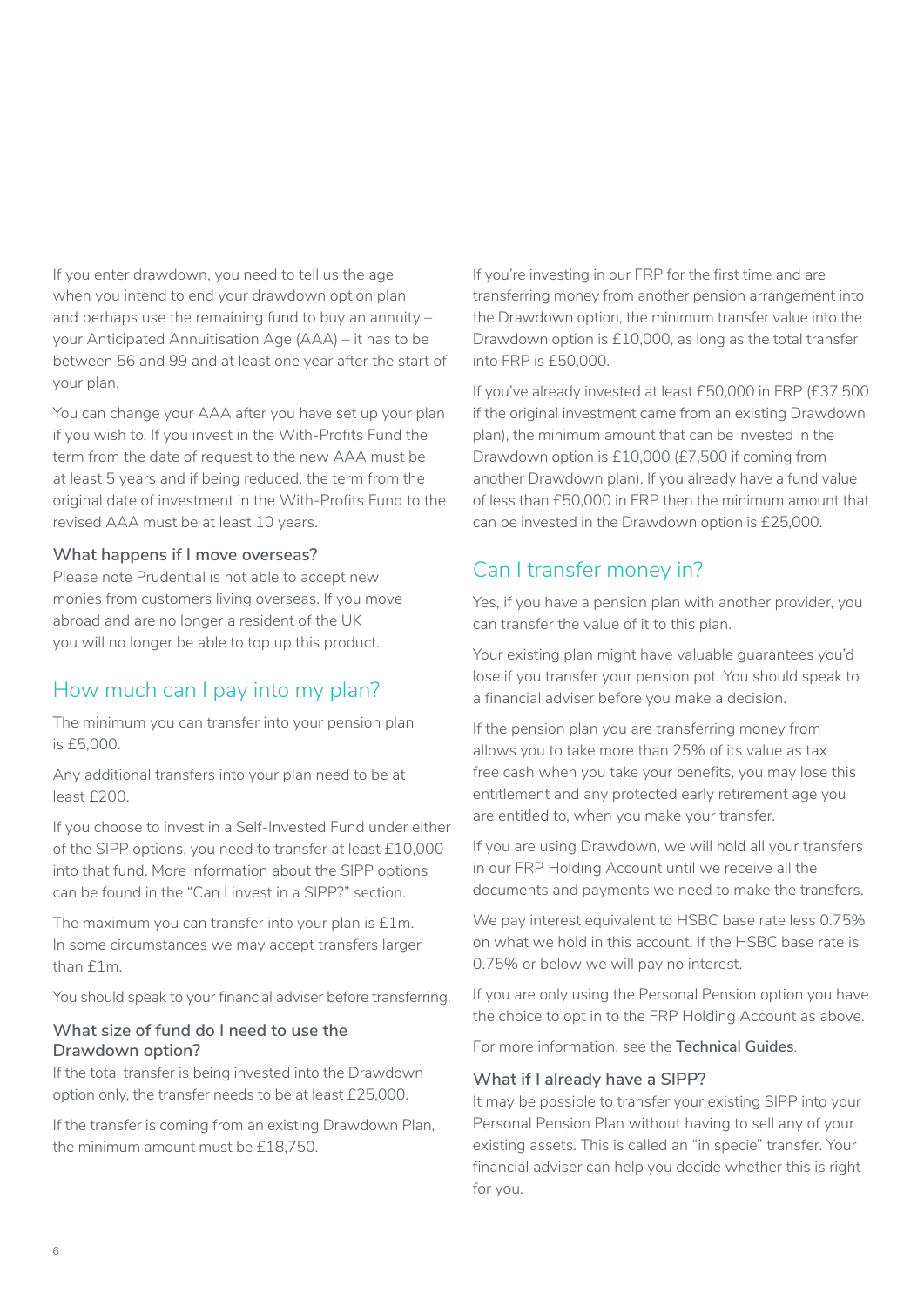# <span id="page-6-0"></span>Where are my payments invested?

With the FRP you have a number of investment choices for your pension fund, including:

- A range of over 130 investment funds from Prudential and other fund managers. This includes the Prudential With-Profits Fund (including our PruFund range), and unit-linked funds from many leading fund managers.
- A ready-made Personal Pension lifestyle option which helps reduce your exposure to investment risk as retirement approaches.
- Three ready-made Drawdown lifestyle strategies Cautious, Balanced and Adventurous.
- Self-lnvested Fund options that allow you to invest in a wide range of asset types other than our funds.

#### **Choosing funds**

Different funds invest in different types of assets for example, some only invest in property, others invest directly in the stock market and others invest in a wide range of assets. Each fund has its own level of risk and potential for growth. Usually, funds with more potential for growth carry more risk. Remember, the performance of the funds isn't guaranteed. The value of your investment can go down as well as up so you may get back less than you put in.

You choose which funds you would like to invest your money in, from a wide fund range that we offer. You can invest in more than one fund at a time, up to a maximum of 20 and we use your money to buy units in those funds.

We may delay the buying, selling and switching to or from certain funds. These delays will only apply in certain circumstances and if this applies to you, we'll let you know. For more information, please read your **Technical Guides**.

Your financial adviser, if you have one, can give you details about the funds, before you choose where to invest. You can also refer to our **Fund Guide**.

The following funds are invested in Prudential's With-Profits Fund:

- With-Profits Fund
- PruFund Cautious Fund
- PruFund Protected Cautious Fund\*
- PruFund Growth Fund
- PruFund Protected Growth Fund\*
- PruFund Risk Managed 1 Fund
- PruFund Risk Managed 2 Fund
- PruFund Risk Managed 3 Fund
- PruFund Risk Managed 4 Fund
- *\* The PruFund Protected Funds are currently unavailable to new investments. If you have previously invested in these funds, you will continue to be invested in them.*

If you have previously been invested in a Protected PruFund Fund and switch out before the Guarantee Date, you cannot reinvest in a Protected PruFund Fund. All other PruFund Funds can be selected for investment at the start of your plan, or at any time after.

Any PruFund investment will initially be invested in a holding account called a PruFund Account and switched to your chosen fund on the next PruFund Quarter Date.

While the investment is in a PruFund Account, it increases daily in line with the Expected Growth Rate (EGR) applicable to that Account. During this time, product charges will be applied, but the investment will not be subject to any unit price adjustments, unit price resets, or suspension of smoothing. There is an associated PruFund Account for each fund in the PruFund Range of funds.

The PruFund quarter dates are 25 February, 25 May, 25 August & 25 November (or the next working day if the quarter date is a weekend or Bank Holiday).

You cannot choose the With-Profits Fund if you are within 10 years of your Selected Retirement Age (SRA) or in Drawdown when you are within 10 years of Anticipated Annuitisation Age (AAA), or aged 85 or over.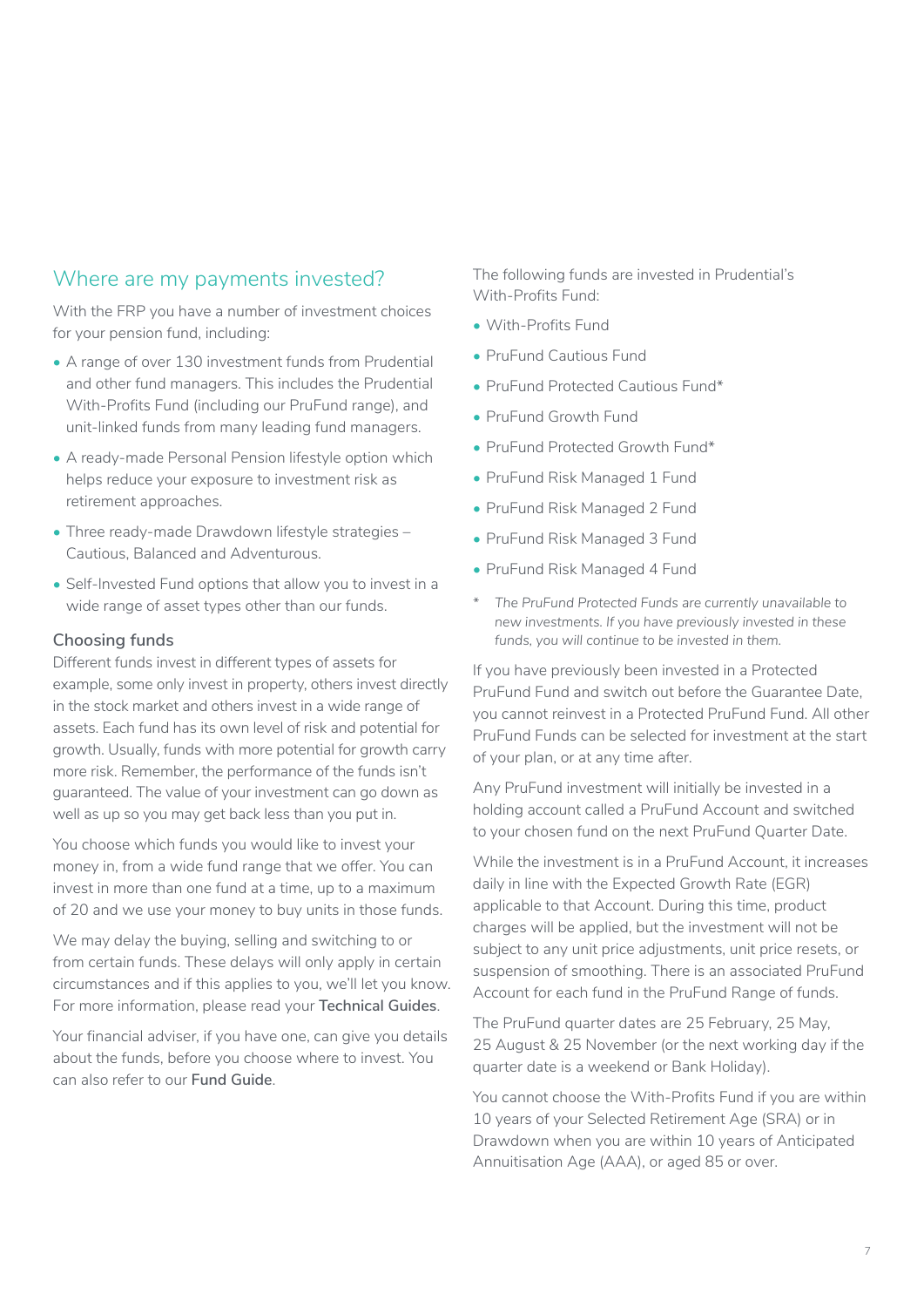Although these funds are invested in the same underlying fund, there are significant differences in the way that returns are delivered.

#### **What's the Personal Pension lifestyle option?**

The Personal Pension lifestyle option is designed to move money from funds you choose into generally lower-risk funds as you get older.

If you invest in the Personal Pension lifestyle option, you can either:

- choose up to 18 funds to invest in initially, or
- invest all of your money in our default fund, the Prudential Managed Pension Fund.

10 years before you are due to take your benefits, we'll start switching your money from the funds you've chosen into generally lower-risk funds. By the time you are due to take your benefits, all of your money will be in generally lower-risk funds.

You can find more information about this option in the **Fund Guide**. Your adviser will give you a copy of this document, or you can contact us using the details on the last page. Alternatively, you can get it from our website at 'find out what funds I am in' at **[pru.co.uk/existing-customers/](http://www.pru.co.uk/existing-customers/products/flexible-retirement-plan/) [products/flexible-retirement-plan/](http://www.pru.co.uk/existing-customers/products/flexible-retirement-plan/)**

The With-Profits fund, the SIF and the PruFund Protected Funds are excluded from the lifestyle switching described above. The lifestyle option cannot be chosen if you only invest in these funds.

#### **What are the Drawdown Lifestyle options?**

You can choose one of three Drawdown Lifestyle Options: the Cautious, Balanced or Adventurous option. Drawdown Lifestyle Option cannot be selected if you are aged 74 or over, or within 10 years of your AAA.

These three "risk" based investment strategies are set by the mix of investment funds held. The mix is designed to change over time as you approach age 75 and perhaps want to take less risk with your investment.

Lifestyle re-balancing stops on your 75th birthday.

We explain more about the Lifestyle Options in the **Fund Guide**.

If you choose one of our Lifestyle Options, you must invest all of your investment into the selected Lifestyle Option.

#### **Unit-linked funds**

Payments into unit-linked funds will buy units in the chosen funds. The price of each unit depends on the value of the investment in the fund and also whether more money is going into or out of the fund. We work out the value of your plan based on the total number of units you have in each fund. So, if the unit prices rise or fall, so will your plan value. Money in the various funds is invested in a wide range of shares, corporate bonds, government stocks and commercial property in the UK and abroad.

#### **How unit-linked funds invest**

Some of the Prudential funds listed in your fund guide may invest in 'underlying' funds or other investment vehicles. Have a look at a fund's objective and that will tell you where it invests – including if that's in an underlying fund or funds.

If the Prudential fund is investing in just one underlying fund then it's what's known as a 'mirror' fund, as the performance of the Prudential fund broadly aims to reflect the performance of the underlying fund it invests in. The performance of our Prudential fund, compared to what it's invested in won't be exactly the same. The differences between the underlying fund and our fund can be due to:

- additional charges,
- cash management (needed to help people to enter and leave our fund when they want),
- tax,
- timing of investments (this is known as a fund's dealing cycle, it varies between managers and can be several days).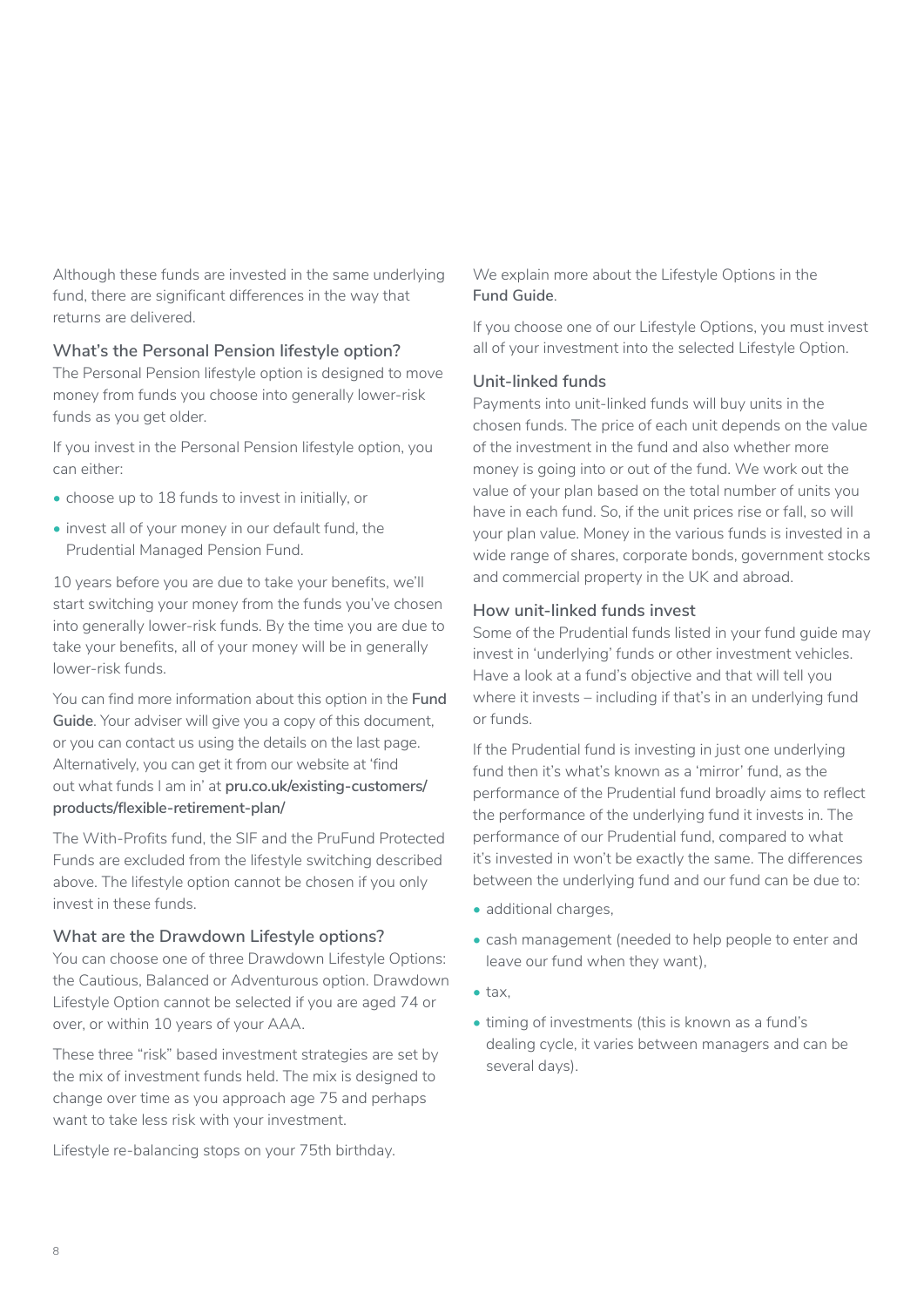#### **With-Profits Funds**

We work out the value of With-Profits investments differently. A With-Profits investment is one that aims to smooth some of the short term highs and lows of the fund over the period of time that you hold the plan. So, in theory you should see a steadier return year on year, rather than watching the value of your Plan fully reflect the rise and fall in investment markets. Your payments are pooled with those of other Prudential With-Profits investors to form a fund.

We invest this fund in a wide range of investments including company shares, property, Government bonds, company bonds and cash deposits. This is not guaranteed and you must consider that the value of your investment can go down as well as up so you might get back less than you put in.

We allocate your share of the profits of the fund by adding bonuses. There are currently two types of bonus:

- **• regular**, which we add throughout each year. We can change the rate of regular bonus at anytime without telling you beforehand, although once added these bonuses are guaranteed on death and at your selected retirement age,
- **• final**, which we may pay when you take money out of the With-Profits Fund, although this may vary and is not guaranteed. The final bonus can be reduced or removed at any time, without warning.

You can get further information about this from **Your With-Profits Plan – a guide to how we manage the Fund.**

#### **What's a Market value Reduction (MVR)?**

If you take money out of the With-Profits Fund, we may reduce the value of your fund if the value of the assets underlying your plan is less than the value of your plan including all bonuses. This reduction is known as a Market Value Reduction (MVR). It is designed to protect investors who are not taking their money out and its application means that you get a return based on the earnings of the With-Profits Fund over the period your payments have been invested.

We apply any MVR to your plan's value including regular and final bonuses. Please read **Your With-Profits Plan – a guide to how we manage the fund (Prudential Unitised** 

**With-Profits Plans and Cash Accumulation Plans)** for more information on bonuses. An MVR will reduce the value of your plan and, if investment returns are low, you may even get back less than you have invested in your plan.

We guarantee not to apply an MVR at your Selected Retirement Age or on any claims in the event of your death.

#### **Our current practice on applying an MVR**

We may apply a Market Value Reduction to any full, partial or regular withdrawals, including Ongoing or Ad hoc Adviser charges, switches or transfers out of the With-Profits Fund. An MVR may apply if moving funds from a Personal Pension to Drawdown on a date other than your Selected Retirement Age.

We reserve the right to change our current practice on Market Value Reductions at any time, without prior notice, and this would apply to existing plans and any new plans or top-ups.

Examples of reasons for a change would include significant changes in the investment market or because the number of people moving out of the fund increases substantially.

For more information on our current practice and when we may apply an MVR, refer to our brochure **Market Value Reduction – A clear explanation**.

For more information about how the With-Profits Fund works, please read **Your With-Profits Plan – a guide to how we manage the Fund (Prudential Unitised With-Profits Plans and Cash Accumulation Plans).**

#### **The PruFund range of funds**

The PruFund funds have an established smoothing process which uses Expected Growth Rates, and where required, Unit Price Adjustments, to deliver a smoothed investment journey. It aims to provide you with some protection from the extreme short-term ups and downs of direct investment. However, the value of your investment can go down as well as up so you might get back less than you put in.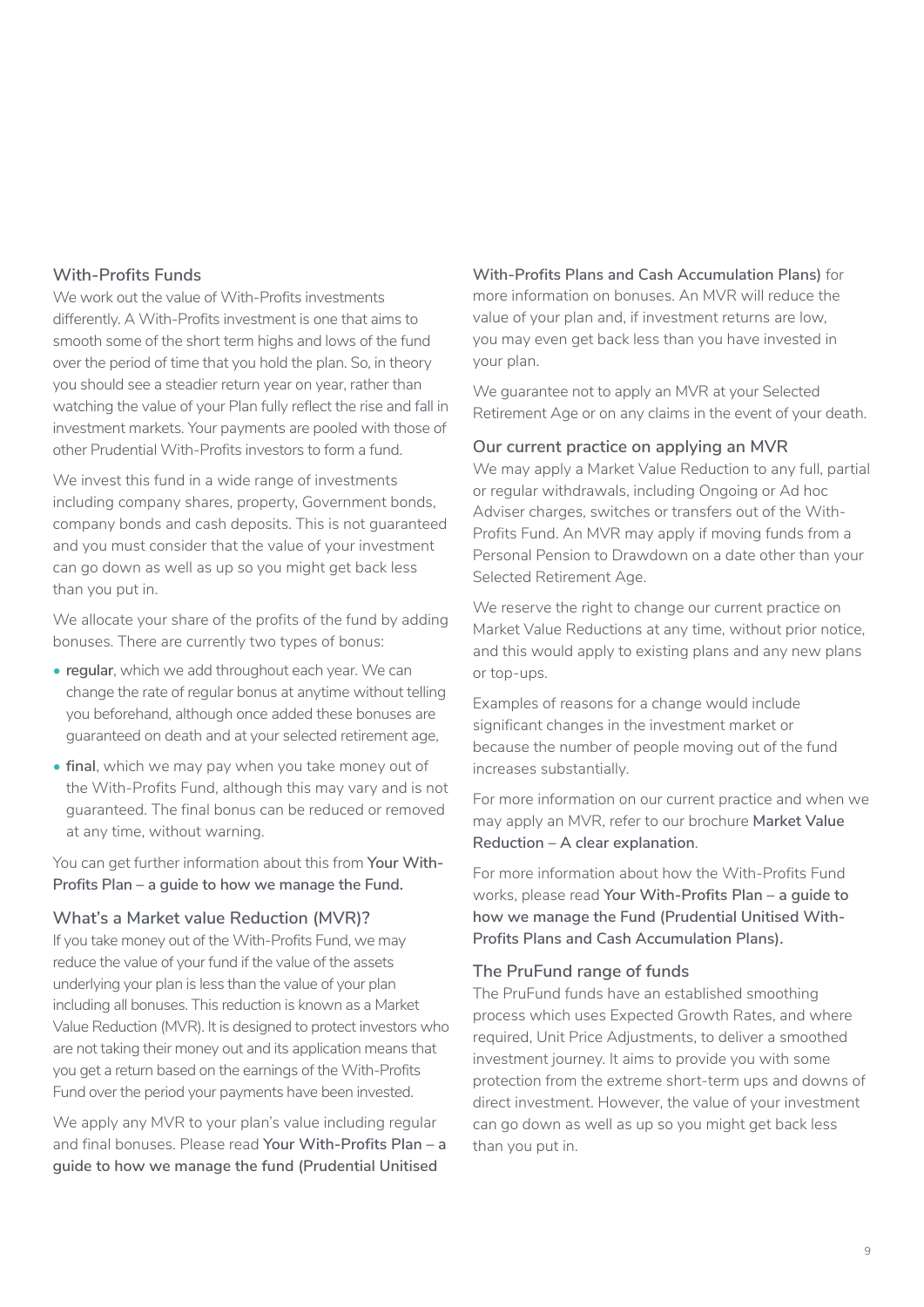For the PruFund range of funds, we may decide to reset the unit price of a PruFund Fund to the unsmoothed price on a particular day, to protect the With-Profits Fund. There may also be occasions where we have to suspend the smoothing process for one or more PruFund Funds for a period of consecutive days, to protect the With-Profits Fund.

For more information about how the PruFund Funds work, please read Your **With-Profits Plan – a guide to how we manage the Fund (PruFund range of funds)**, and refer to the Technical Guides, which are available on request.

#### **PruFund Protected Fund**

If you have already selected a PruFund Protected Fund, a guarantee applies at the end of the selected term (the Guarantee Date). The guarantee has its own charge and this is paid for the whole of this term.

We will calculate the Guaranteed Minimum Fund (GMF) on your existing investment in your PruFund Protected Fund. This is the initial amount you invested after allowing for any initial product and adviser charges.

Your GMF will be reduced proportionately for any withdrawals, including adviser charges, or switches out between investment and the Guarantee Date, and will be shown on your annual statement.

Where you are invested in at least one other fund in addition to a PruFund Protected Fund, then you can elect for your PruFund Protected Fund to be excluded from the deduction of any Ongoing or ad-hoc Adviser Charges.

The guarantee will only apply at the end of the selected term. If you fully switch out of a PruFund Protected Fund or cancel your plan before the end of the selected guarantee term, then the guarantee will not apply and the charge will stop. You cannot switch back in to any available PruFund Protected Fund.

We check the value of your investment at the Guarantee Date. If its value has dropped below the GMF, we restore it to that value. We do this by adding units to your plan. We then switch your investment to the fund of your choice, or to the corresponding PruFund Fund.

#### **Can I invest in a SIPP?**

You can invest part or all of your plan in a SIPP. You do this by choosing the Self-Invested Fund (SIF).

If you invest in the SIF, you have two SIPP options. These are the FundSlPP option, and the Full SIPP option.

The **FundSlPP option** lets you include investment in up to 20 funds from the fund supermarket offered by Cofunds in your SIF. The Cofunds fund supermarket has a range of around 1,500 funds.

The **Full SIPP option** allows you to include a much wider range of assets in your SIF, from an allowable range that includes shares, unit trusts and commercial property. See our **SIPP Allowable Investments** factsheet, for more information on the allowable range. Your adviser can give you this document.

You can appoint your own investment manager or broker to carry out transactions for you. Alternatively, we can arrange for you to make transactions using our preferred third-party broker.

The SIPP option you choose affects the charges that we apply to your plan. For more information please see "What are the charges and costs?". ln some circumstances you may be able to invest in some of the funds we offer at a lower cost through the Cofunds fund supermarket. Your financial adviser can explain the possible options.

#### **Curtis Banks Group Relationship**

The SIPP option is available under the Prudential Flexible Retirement Plan through the SIF.

It is provided through reinsurance to Curtis Banks Group. All payments to the SIF will be credited to a bank account opened by Curtis Banks Group for the purposes of the SIF, until they receive your investment instructions.

The SIF is also an Externally-Linked Fund, because we provide it through an external Life Assurance Company. As with our other Externally-Linked Funds, there is no contract between you and Curtis Banks Group; the contract remains with Prudential.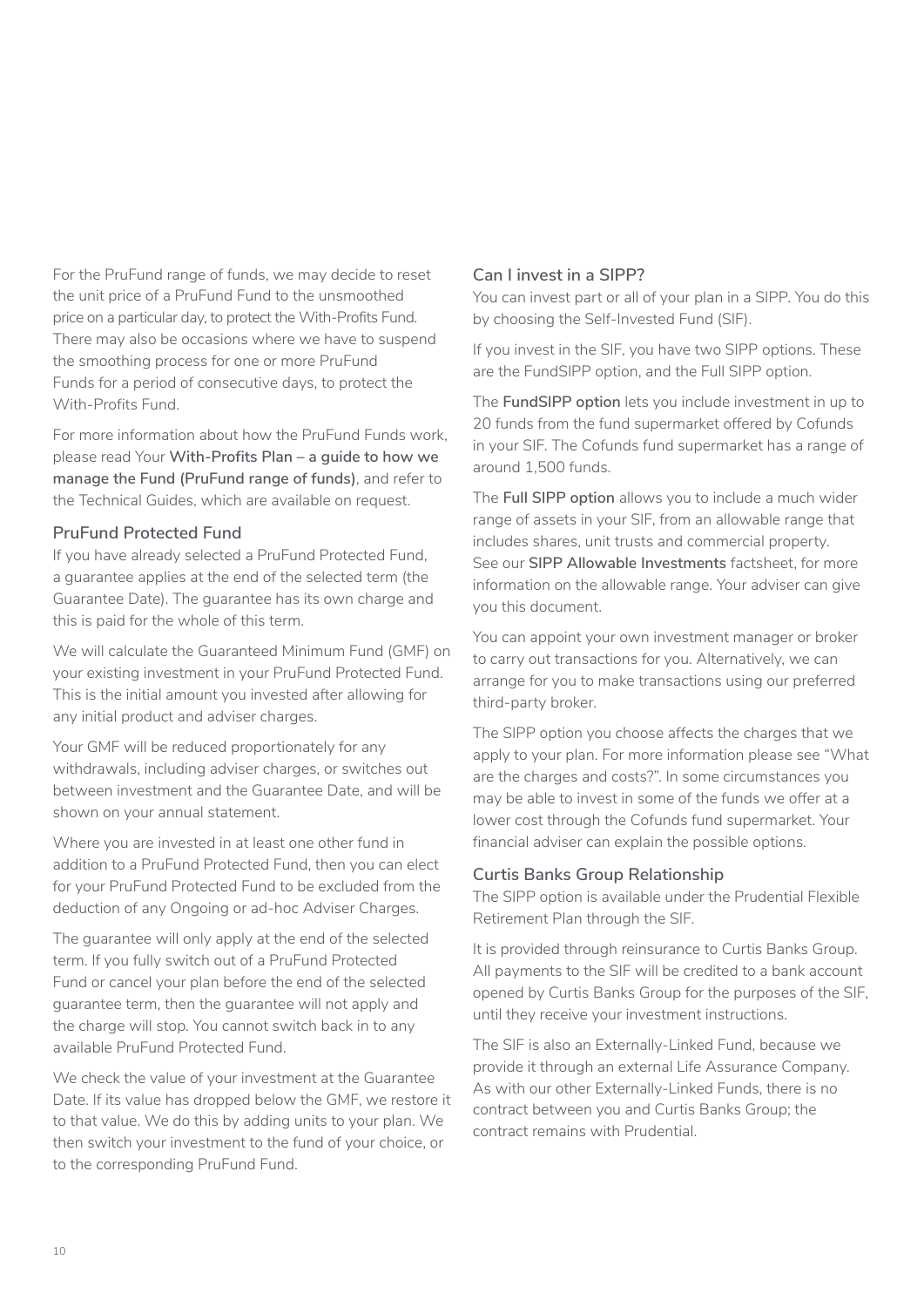<span id="page-10-0"></span>However, Curtis Banks Group also deals with the day to day operation of the SIPP option and the SIF, so in this respect, they are acting as Prudential's administrator authorised to deal directly with you.

If Curtis Banks Group (or other reinsurer) becomes insolvent there is a risk that we will not be able to recover the full value of the investments under the member's SlF. If this situation arises and we cannot recover the full value of the investments, Prudential will not be liable for the shortfall. Because the SIF is an Externally-Linked Fund, you would not be able to claim under the Financial Services Compensation Scheme (FSCS). Please see "Compensation" section for more information about FSCS.

Please see the **Technical Guides** for more information about the Curtis Banks Group and how the SIF Operates.

# Can I change my investments?

Yes, you can switch your money between funds at any time and you can also change where you'd like any future payments to be invested. We don't currently charge you for this but if this changes in the future we'll let you know. However, you can only invest in up to 20 funds at a time.

You can switch from PruFund Protected Cautious Fund to PruFund Cautious Fund and from PruFund Protected Growth Fund to PruFund Growth Fund at any time. The switch will be processed on receipt of the request. All other switches out of any of the PruFund Funds will be made 28 days after we receive the request and using the unit prices on the 28th day. Switch requests from a PruFund Protected Fund on the guarantee date are not subject to the 28 day delay. Only one switch can be made per quarter, where the quarter dates are 25 February, 25 May, 25 August and 25 November, or the next working day if the quarter date is a weekend or a public holiday. This is in addition to any other switching restrictions outlined in this document.

For full details on switching rules and to request a switch, please complete the Investment Alteration Form. You can get a copy of this form from your adviser.

Once a request has been made it cannot be cancelled.

If you fully switch out of a PruFund Protected Fund before the guarantee date, you currently can't switch back. You can't switch money in to a PruFund Protected Fund if you are already invested in it.

There are a number of differences for switches involving PruFund Funds, more details can be found in the **Technical Guides**.

If you switch money out of the With-Profits Fund, we may apply a Market Value Reduction. For more information about this, please read 'Where are my payments invested?'

You cannot switch into the With-Profits Fund within 10 years of your Selected Retirement Age or in Drawdown within 10 years of the Anticipated Annuitisation Age or after your 84th birthday.

You cannot switch in to the PruFund Protected Funds if the remaining term to your SRA or AAA is less than the minimum guarantee term available.

# Can I transfer money out?

You can transfer your pension pot to another registered pension scheme at any time. We do not charge you for transferring to a new arrangement.

We may apply a Market Value Reduction if you transfer money out of our With-Profits Fund. For more information about this, please read the section 'Where are my payments invested?'.

To find more information on this subject, you should speak to a financial adviser.

If you transfer money from the PruFund Funds, we may make the transfer 28 days after we receive your request and everything we need from you to make the transfer. In these circumstances the transfer value will be the value of the plan on the 28th day.

This delay will never apply to transfers at your Selected Retirement Age or at your Anticipated Annuitisation Age. Please refer to the **Technical Guides** for further Information.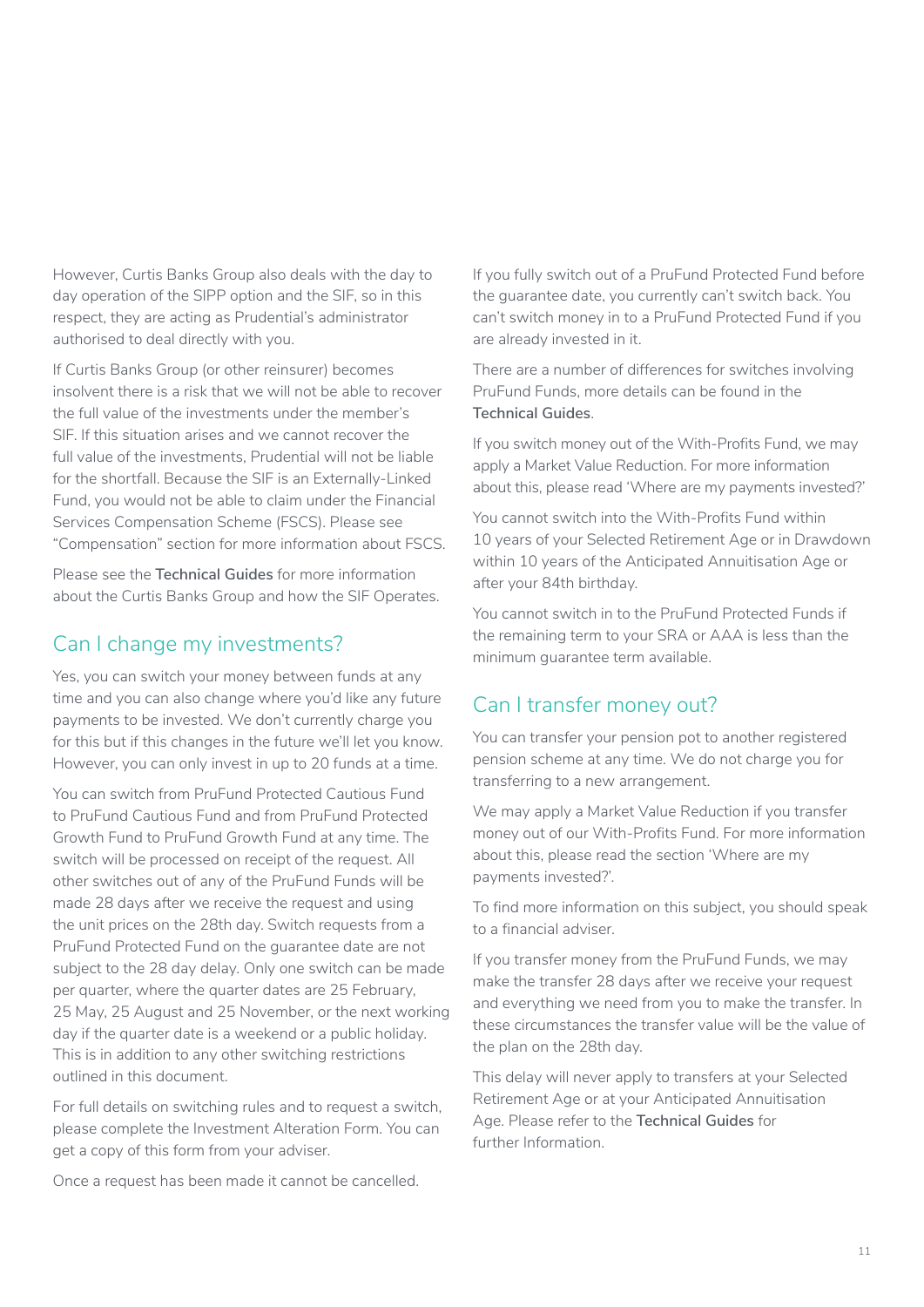<span id="page-11-0"></span>Finally, we may charge for selling assets in the SIF. Charges will depend on the investments you've chosen. For more information please refer to 'What are the charges and costs?' section.

For Drawdown, the following options are available. You can:

- move into a Drawdown Plan with another provider,
- use your Drawdown Plan to buy an annuity,
- under the terms of the contract you can remain in Drawdown until your 99th birthday. At any time up until your 99th birthday, you can use all or part of your remaining fund to buy an annuity. If you wish to remain invested in Drawdown after your 99th birthday you will need to move to an arrangement with another provider.

#### **What if I'm moving money from the Personal Pension option to the Drawdown option?**

You may be moving some or all of your money as part of a phased drawdown, which is where you take your tax-free cash and income gradually over a period of time.

You can either invest in the same funds or switch to different funds under the Drawdown option. When you move your money out of the Personal Pension plan we sell the units in the funds you were investing in and buy new units for your Drawdown plan on the same day.

If you invested part of your Personal Pension plan in the With-Profits Fund, we may apply a Market Value Reduction when you convert it to the Drawdown plan. We won't do this if you move money to the Drawdown plan at your Selected Retirement Age. If you move money in the With-Profits Fund into the Drawdown plan, you must have a minimum term of 10 years until your Anticipated Annuitisation Age.

For the PruFund Funds, units are sold in the Personal Pension plan and new units bought in the Drawdown plan when you convert. This means that any PruFund investments will start off in the relevant PruFund Account under the new Drawdown plan and will switched to the appropriate fund on the next quarter date.

Any guarantee from your investment in a PruFund Protected Fund can be carried over into Drawdown but you must keep the same amount invested in that fund across both the Personal Pension and Drawdown plans.

Full details can be found in the **Technical Guides**.

# What are the charges and costs?

The charges we may apply to your Plan are:

- Product Charges, including Annual Management Charges and any charges for guarantees.
- Adviser Charges.

How all charges and costs affect your Plan is shown in your illustration.

Our Product Charges may vary in the future and may be higher than they are now. Further details of when we may vary charges can be found in the **Technical Guides**.

#### **Allocation rate**

The allocation rate will always be l00%.

#### **Annual Management Charge**

We take an Annual Management Charge from each of the funds you invest in (except the SIF).

For unit-linked funds, we deduct an Annual Management Charge from the funds and this charge is already reflected in the price of the units. The amount of charge we deduct depends on the funds you choose to invest in and the amount of your original investment. For more information, please read your **Fund Guide**.

We calculate and take the charge for With-Profits funds differently.

#### **With-Profits annual charge**

For With-Profits Funds, there are various costs involved with setting up and managing your policy. We deduct a charge from the With-Profits Fund each year to cover these costs.

The charge isn't explicit so you'll not see it being taken from your policy. It's deducted from the underlying With – Profits Fund and is already taken into account when we calculate bonus rates for our With-Profits Fund. The With-Profits Fund's annual charge depends on the performance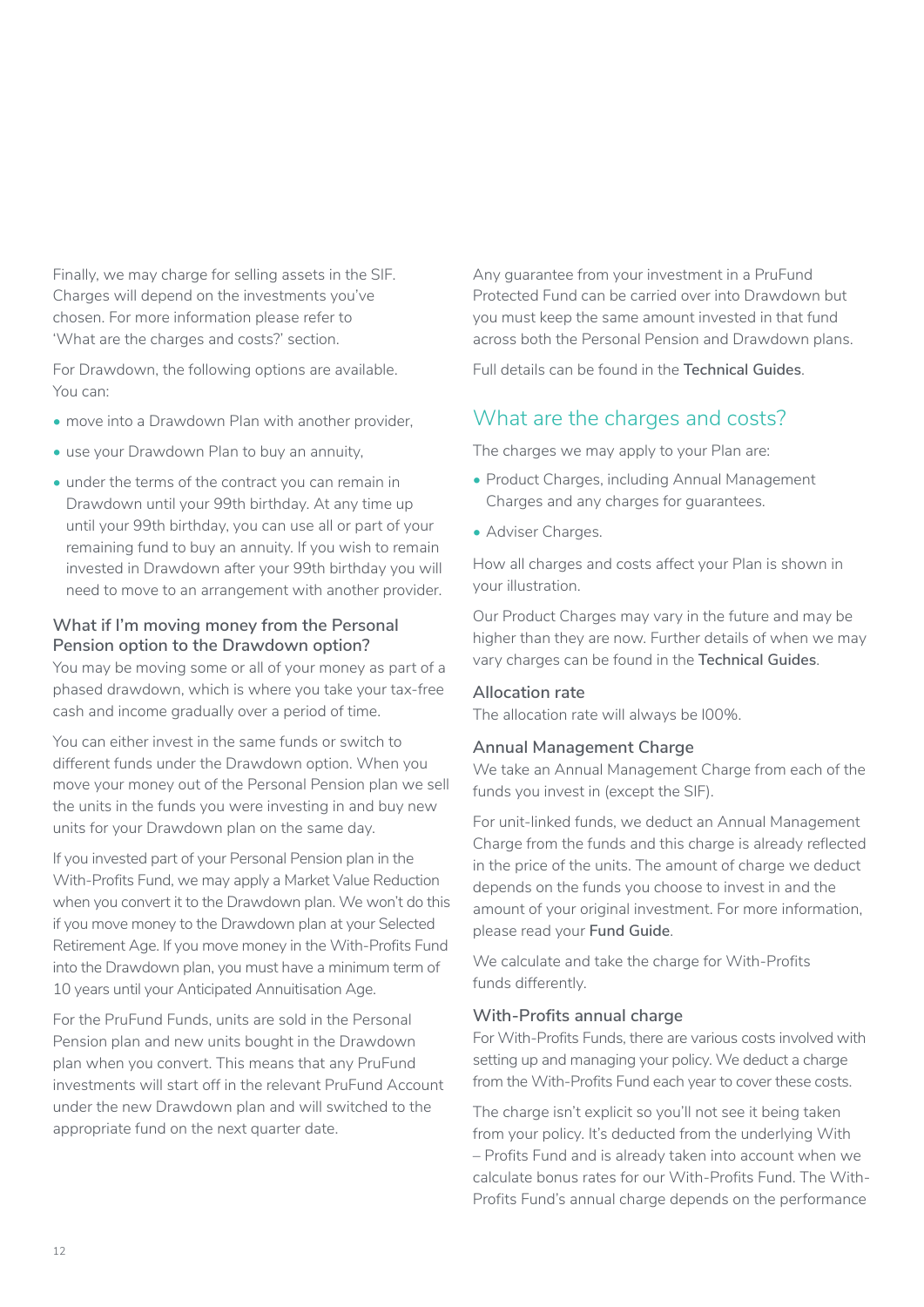of the With-Profits Fund, in particular the investment return and our expenses. If, for example, over time investment returns are higher then we'd expect to increase the charges and if investment returns are lower we'd expect to reduce the charges. The charge will depend on the investment returns achieved and the expenses incurred by the Fund (higher investment returns will be associated with a higher charge and lower investment returns will be associated with a lower charge). The charge is currently expected to be approximately 1.3% a year if the investment return in the With-Profits Fund is 5% a year (gross of tax).

More information on the operation of the With-Profits Funds is explained in **Your With-Profits Plan – a guide to how we manage the Fund**.

#### **Further costs**

In addition to our charges, there may be further costs incurred, which can vary over time. Where these are applicable, they are paid for by the relevant fund and will impact on its overall performance.

For more information on these further costs, please read the **Fund Guide**.

#### **With-Profits charge for guarantees**

There's a charge to pay for all the guarantees the With-Profits Fund supports and we take this charge by adjusting regular and final bonuses each year. We guarantee not to apply a Market Value Reduction (MVR) e.g. when payments are made because of death or at your selected retirement age. Our current practice (which isn't guaranteed) may include additional circumstances when an MVR isn't applied. Please see 'Where are my payments invested?' for more information.

The total deduction for guarantee charges over the lifetime of your plan is not currently more than 2% of any payment made from the fund. We'll review the amount of the charge from time to time. Charges may vary if, for example, the long term mix or type of assets held within the With-Profits Fund is changed.

For more information about bonuses and charges, please read **Your With-Profits Plan – a guide to how we manage the Fund**.

#### **Annual Management Charge – PruFund Funds**

We take the Annual Management Charge for PruFund Funds by deducting a percentage of the units every month.

If you have only invested in a PruFund Fund for part of a month, we still take a full month's charge.

#### **PruFund Protected Funds – Guarantee Charge**

If you are already invested in a PruFund Protected Fund, the fund includes a guarantee which has an annual charge. We take this charge by cancelling units each month.

#### **What if I've invested in either of the SIPP options?**

There are fixed establishment and administration charges to pay on investments in the SIF.

The charges for investing in the SIPP options depend on:

- The SIPP option you choose,
- The assets you invest in, and
- Whether you buy or sell any assets in the SIF.

#### **SIPP Charges**

SIPP charges may be higher than for Personal Pensions and Stakeholder Plans or where the size of the fund is relatively small, that is, under £50,000.

- Special care needs to be taken if you are planning to invest in Commercial property as this can take a long time to sell especially if the monies are required to pay death benefits. If death benefits aren't paid within two years of notification there is a tax charge.
- If you borrow money to invest the return on the growth may not cover the cost of the borrowing.
- If there are fixed charges these will have a greater proportionate effect on smaller investments than they will on larger ones.

#### **SIPP options – Establishment and Administration Fees**

If you choose the FundSlPP option, we apply an Establishment Fee of £150 and an Annual Administration Fee of £200.

If you choose the Full SIPP option, we apply an Establishment Fee of £300 and an Annual Administration Fee of £425.

If you choose the Drawdown option whilst invested in a SIPP, we apply an Annual Fee of £100.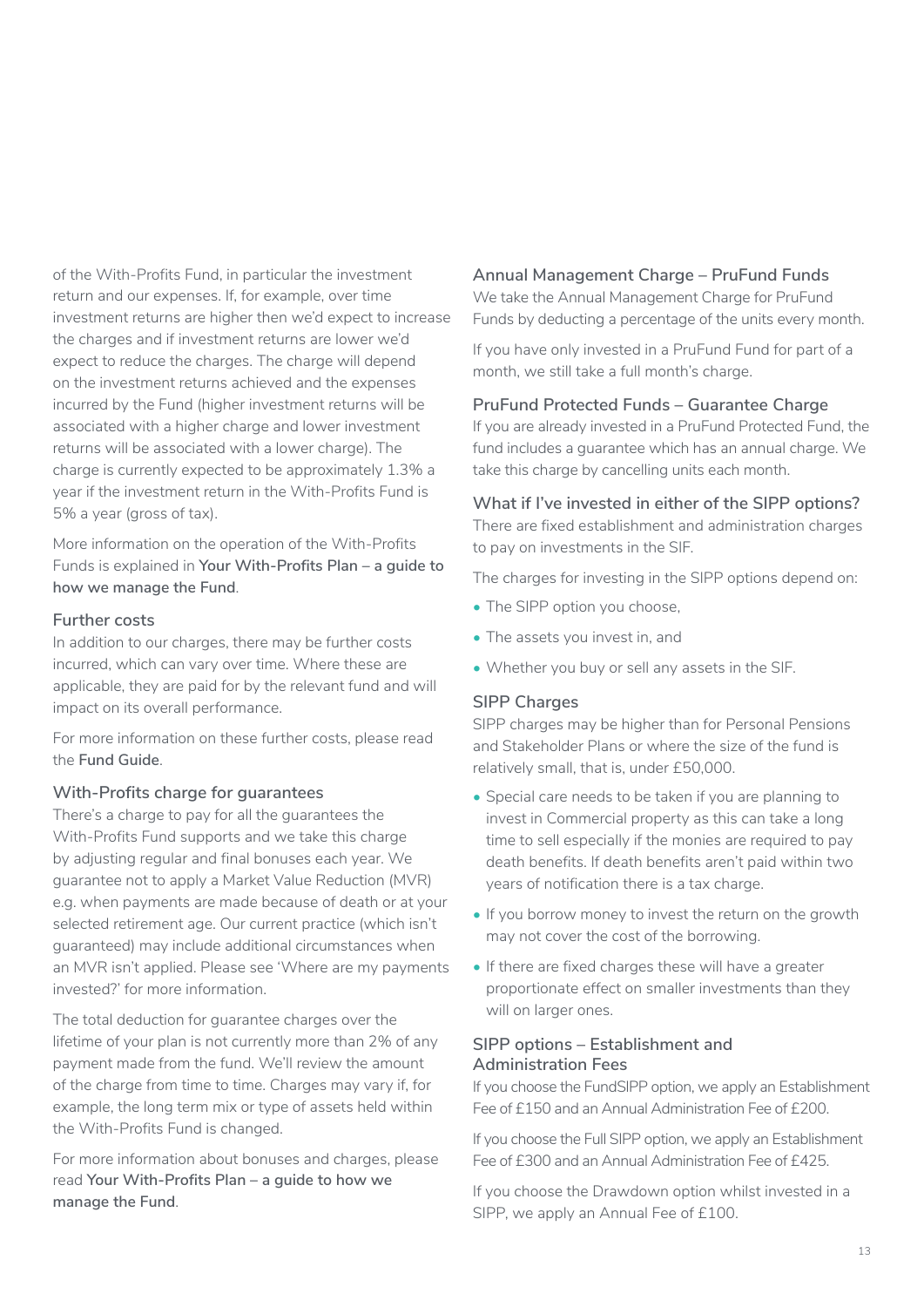While self-investment offers more flexibility than a traditional insurance fund, charges can have a greater impact on smaller funds. ln particular, for SIFs less than £50,000, it is anticipated that the impact of the Establishment Fee and the Annual Administration Fee is likely to be more than 1% of the SIF each year.

#### **SIPP options – transaction charges**

- FundSlPP option: you don't have to pay fees for buying and selling assets in the Cofunds fund range.
- Full SIPP option: you may have to pay transaction fees depending on the type of assets you buy and sell.

More information can be found in **A schedule of Fees – Self Invested Fund**, which is available on request, our contact details on the last page.

The charges you will incur depend on your actual investment activity. As we do not know which assets you will choose to buy and sell in your SIF, your illustration has been produced as if your transfer value is invested in a fund with an Annual Management Charge (AMC) of 1% each year.

#### **Do I receive any discounts?**

You may benefit from discounts on the annual management charge. We may give you a Fund Size Discount depending on the size of your fund. Any final bonus or MVR applicable to investments in our With-Profits Fund will be excluded from this calculation of the fund value. We also give you a Loyalty Discount depending on how long you've invested in the plan.

Fund Size Discounts don't apply to investments held under the SIF or the FRP Holding Account.

We apply any fund size or loyalty discount monthly.

#### **Fund Size Discount**

The discount to the Annual Management Charge will apply to the whole of your investment, not just the portion above the threshold levels shown below.

| <b>Fund Size</b>  | <b>Fund Size Discount from</b><br><b>Annual Management Charge</b> |
|-------------------|-------------------------------------------------------------------|
| Up to £249,999    | 0.25%                                                             |
| £250,000 and over | 0.30%                                                             |

#### **Loyalty Discount**

If both discounts apply to your plan, we add them together.

| Investment period  | <b>Loyalty Discount from Annual</b><br><b>Management Charge</b> |
|--------------------|-----------------------------------------------------------------|
| Up to 9.99 years   | 0.05%                                                           |
| $10 - 14.99$ years | 0.10%                                                           |
| $15 - 19.99$ years | 0.20%                                                           |
| 20 years or more   | 0.25%                                                           |

While the Loyalty and Fund Size Discounts don't apply to investments in the SIF or FRP Holding Account, if investments are transferred out of the SIF Fund and the money reinvested in other funds within your plan, the period of continuous investment includes the period you were in the SIF.

#### **Adviser charging**

You agree with your Adviser how they will be paid for the advice they provide to you. You can choose to pay your Adviser directly or you may ask us to take Adviser Charges from your Plan to pay your Adviser, or a combination of both.

If you have asked us to deduct Adviser Charges from your investment to pay your Adviser, full details will be shown on your personal illustration. There are three different types of Adviser Charges:

- Set-up Adviser Charges
- Ongoing Adviser Charges
- Ad hoc Adviser Charges

Your Adviser can provide further details on these options. Any Adviser Charges paid from your FRP must be made in accordance with HMRC rules to ensure they are not considered unauthorised payments, which would be subject to a tax charge.

Different Adviser Charging instructions may be given each time a personal or drawdown plan is set-up, including moving from personal pension to drawdown.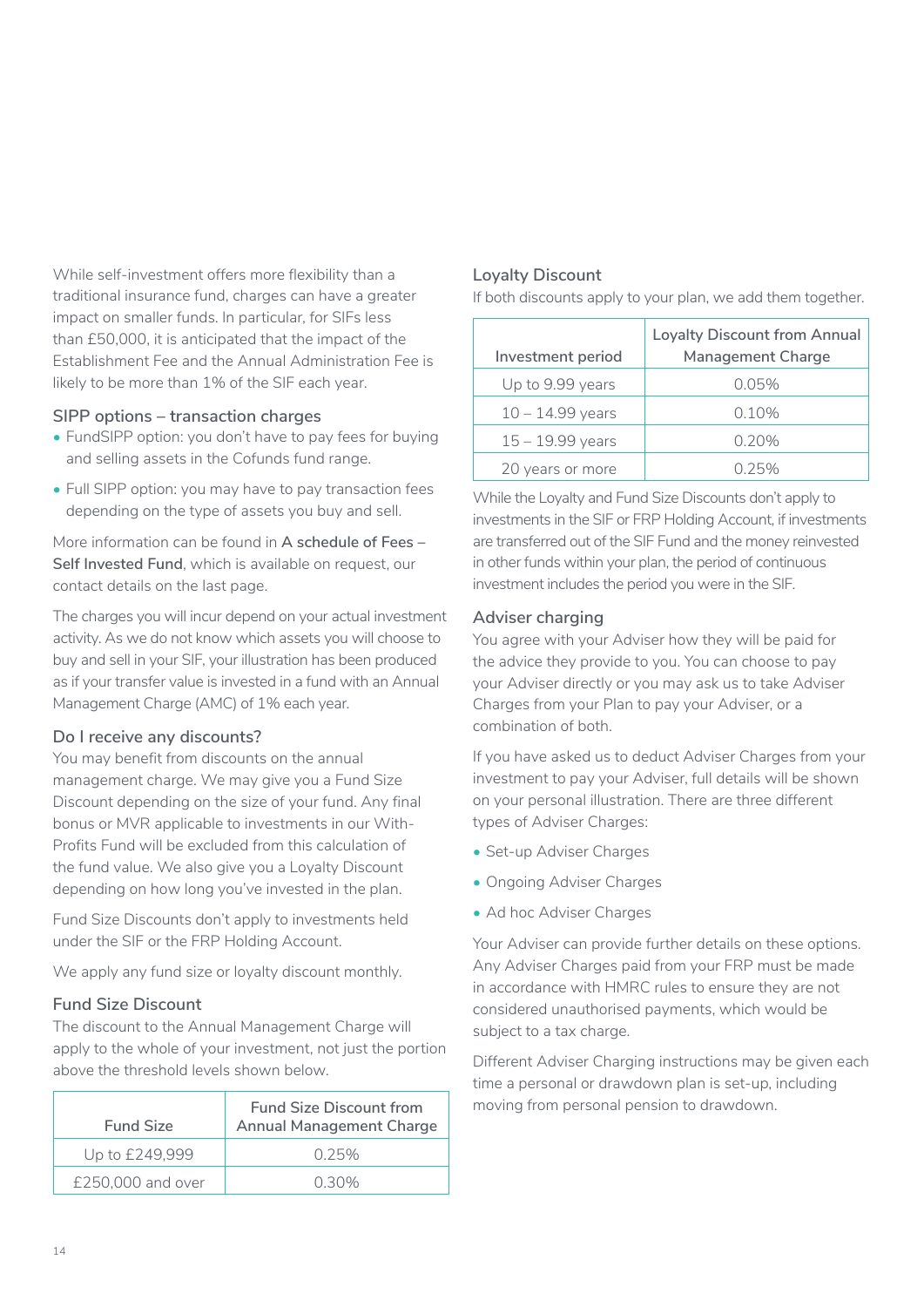#### <span id="page-14-0"></span>**Set-up Adviser Charge (Transfer & Drawdown)**

If you agree a Set-up Adviser Charge, this charge can be taken from your Plan by Prudential and paid to your Adviser. The Set-up Adviser Charge is taken from the transfer value, after the deduction of any tax free cash (if applicable).

Set-up charges can be specified and deducted as a percentage of the initial investment, after payment of any tax free cash, or as a fixed monetary amount.

For example, if you are transferring to Drawdown and you have a pension fund of £100,000. You wish to take your maximum tax free cash and ask for a £3,000 Setup Adviser Charge. Your £100,000 is invested, £25,000 tax free cash is paid to you and the remaining £75,000 is used to determine maximum income available. The Set-up Adviser Charges are then deducted leaving £72,000 in the Drawdown Plan.

For example, if you are transferring your Personal Pension to a Flexible Retirement Plan with a £10,000 transfer value and want to pay £500 as a Set-up Adviser Charge, we will invest £10,000 then deduct £500, leaving £9,500 invested in the Plan.

#### **Ongoing Adviser Charge**

If you want Ongoing Adviser Charges to be deducted from your Plan, you will agree with your Adviser the amount you will pay for any ongoing advice. These charges can be taken from the Plan by Prudential and paid to your Adviser. They can be specified as a percentage of the fund value (excluding any investment in SIFs) or a specified monetary amount each year. The Ongoing Adviser Charges can be paid monthly or yearly in arrears.

Prudential will pay these charges to your Adviser and full details will be shown on your personal illustration.

You can request any Ongoing Adviser Charges to stop, start, increase or reduce at any time by writing to us.

#### **Ad hoc Adviser Charges**

You may agree to pay your Adviser Ad hoc Adviser Charges for advice received. These can either be taken from any insured funds you have or from your SIF. These

charges can be specified as a percentage of your insured fund value, or a monetary amount from your insured or SIF fund(s). You can request an Ad hoc Adviser Charge be taken from your plan and paid to your adviser by writing to us or for your SIF to Curtis Banks Group at any time.

#### **Ongoing and Ad hoc Adviser Charge deductions**

Where Adviser Charges are to be taken from insured funds these will be taken proportionally across all funds, excluding SlF. Where there is investment in a PruFund Protected Fund and/or the With-Profits Fund and at least one other insured fund, you can choose not to have these Adviser Charges deducted from the PruFund Protected Fund or the With-Profits Fund.

If you take Ongoing or Ad hoc Adviser Charges from the PruFund Protected Fund it will reduce the Guaranteed Minimum Fund.

If you take Ongoing or Ad hoc Adviser Charges from the With-Profits Fund, a Market Value Reduction may be applied to your fund.

Where you choose to take an Ad-hoc adviser charge from your SIF fund there must be sufficient funds in your SIF bank account.

# What might I get back?

The size of your pension pot will depend on many factors such as:

- the amount that has been paid into the plan
- how long the payments have been invested
- the performance of the fund(s) you have invested in
- the amount of charges you've paid
- the amount of any Market Value Reduction
- any income and tax free cash taken under the Drawdown option.

For an example of the income you could receive, please see your illustration.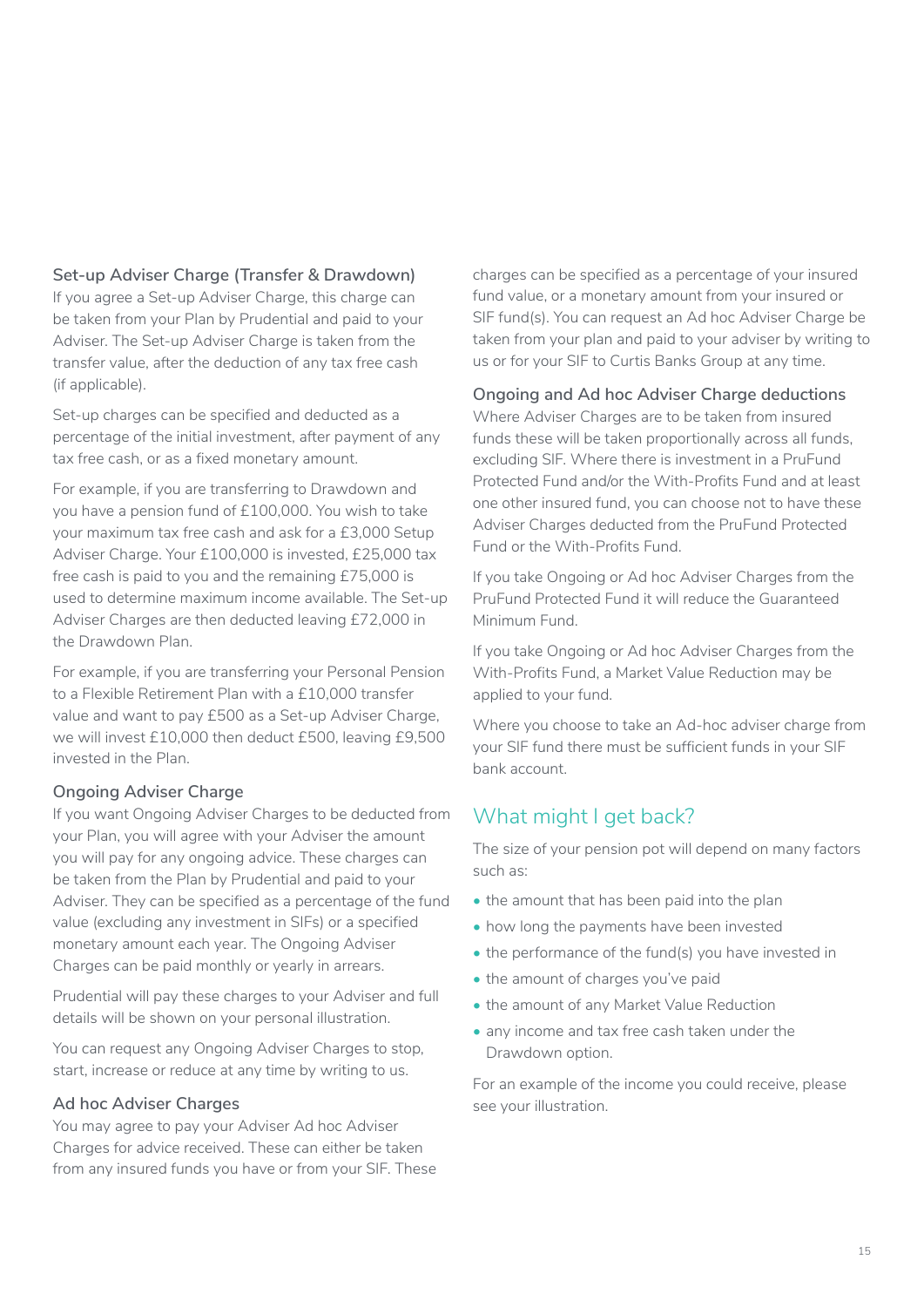# <span id="page-15-0"></span>When can I take my benefits?

You can start taking your benefits from the age of 55, even if you're still working. You might be able to take your benefits earlier than that if you're in ill health.

The Government has confirmed its intention to increase the minimum age from which you can access your personal or occupational pension from 55 to 57 on 6 April 2028. State Pension age will increase from age 66 to age 67 for males and females between 6 April 2026 and 5 April 2028. These ages may change in future.

You can also opt for a phased approach. So you could transfer parts of your pension fund into Drawdown or an annuity over time and leave the rest in your pension plan.

Once in pension drawdown, under the terms of the contract you can remain in drawdown until your 99th birthday. At any time up until your 99th birthday, you can use all or part of your remaining fund to buy an annuity. If you wish to remain invested in drawdown after your 99th birthday you will need to move to an arrangement with another provider

If you choose to enter Drawdown, you can select your Anticipated Annuitisation Age (AAA). The AAA is the age when you intend to end your Drawdown plan and perhaps use your remaining fund to buy an annuity. Your AAA must be between 56 and 99 years of age and it must be at least one year after the start date of your plan.

For a Personal Pension, you can select your Selected Retirement Age (SRA) which is the age at which you plan to start taking your retirement benefits. Your SRA must be between 55 and 75 years of age. You can change your SRA after you have set up your plan if you wish to. If you invest in the With-Profits Fund the term from the date of request to the new SRA must be at least five years and if you are reducing your SRA, the term from the original date of investment in the With-Profits Fund to the revised SRA must be at least 10 years.

If you wish to remain invested in a Personal Pension beyond age 75 you will need to move to an arrangement with another provider.

If benefits are taken any time other than your Selected Retirement age or on your death, a Market Value Reduction may apply to money taken out of our With-Profits fund.

For PruFund Funds, we may delay any withdrawal by 28 days, using the unit price on the 28th day. This delay will never apply to withdrawals at your SRA or at your AAA.

Please refer to the **Technical Guides** for more information.

# What choices will I have when I want to take my benefits?

You've got different options to choose from when it comes to taking your benefits. We'll contact you as you approach retirement to let you know which of these options we may be able to offer you.

Depending on your choices, you might need to move your pot to another pension to access some of these options or to access them when you prefer.

**• Flexible cash or income (also known as drawdown)**  You can take out up to 25% of the money moved into your flexible cash or income plan, in cash, tax-free. You'll need to do this at the start. You can then dip into the rest as and when you like. You can also set up a regular income with this option. Any money you take after the first 25% may be subject to income tax.

#### **• A guaranteed income for life (also known as an annuity)**

You can use your plan to buy an income for life. It pays you an income (a bit like a salary) and is guaranteed for life. These payments may be subject to income tax. In most cases you can take up to 25% of the money you move into your guaranteed income for life, in cash, tax free. You'll need to do this at the start and you need to take the rest as an income.

#### **• Cash in your plan all at once**

You can take your whole plan in one go, as a lump sum. Normally the first 25% is tax-free, but on the remainder, you could lose 20%, 40% or even 45% to income tax, if it pushes you into a higher tax bracket (especially if you're still earning). You'll need to plan how you provide an income for the rest of your life.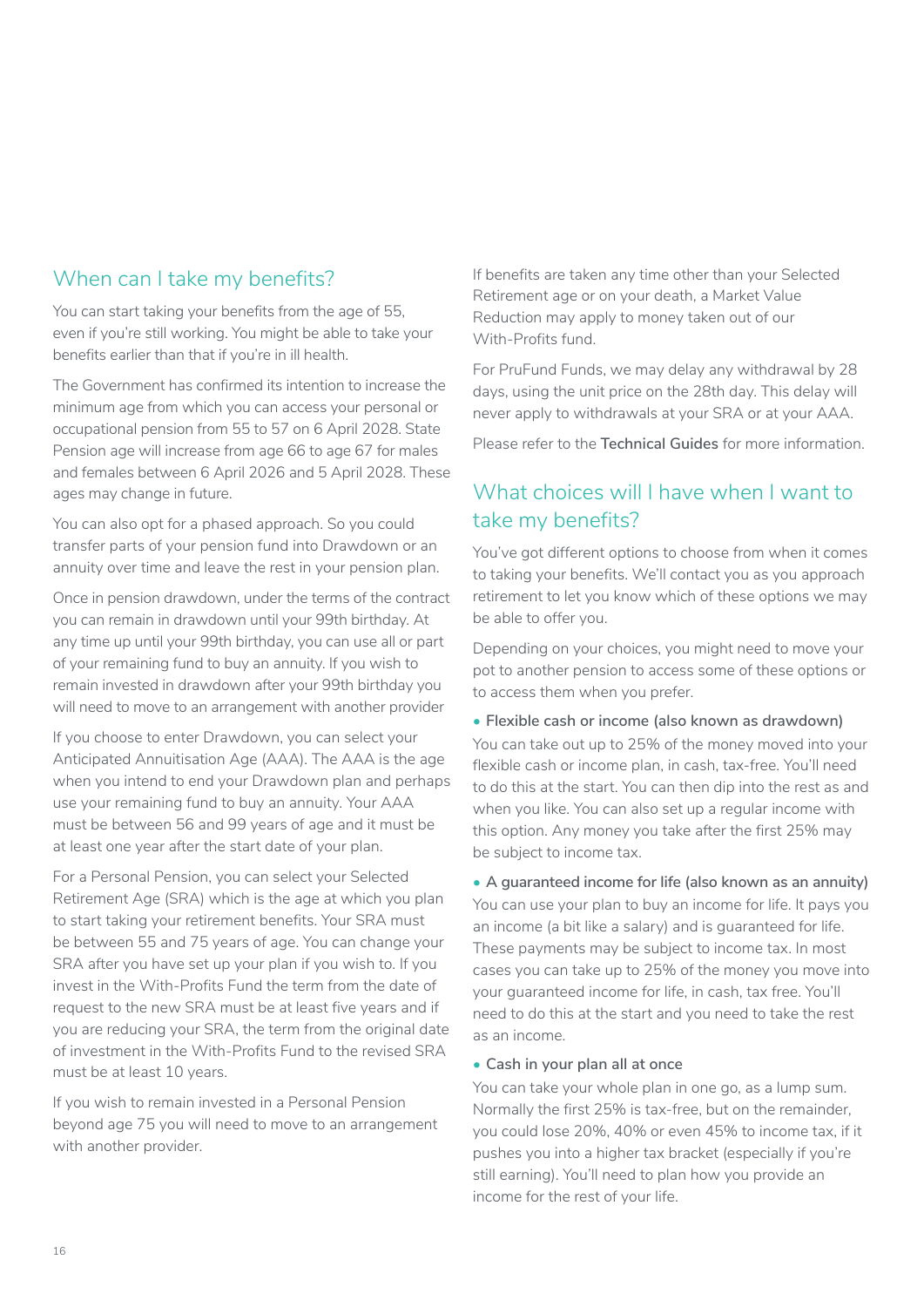#### <span id="page-16-0"></span>**• Take cash in stages**

You can leave your money in your plan and take out cash lump sums whenever you need to – until it's all gone, or you decide to do something else with what's left. You decide when and how much to take out. Every time you take money from your plan, the first 25% is usually tax free and the remainder may be subject to income tax.

#### **• Take more than one option**

You don't have to choose one option – you can take a combination of some or all of them over time, even if you've only got one pension pot.

Whatever you decide to do with your pension savings – you don't have to stay with us. You should shop around and depending on the choices you make, you may find something more appropriate elsewhere, with alternative features, investment options or charges.

# Where can I get guidance about what to do with my pension?

General guidance and information on all aspects of pensions is available from MoneyHelper.

**MoneyHelper Pensions Guidance Money and Pensions Service 120 Holborn London EC1N 2TD**

Telephone: **0800 011 3797**

Website:

#### **[Moneyhelper.org.uk/en/pensions-and-retirement](http://www.moneyhelper.org.uk/en/pensions-and-retirement)**

For people over 50, Pension Wise is also available. This Government service from MoneyHelper offers guidance to people with personal or workplace pensions on all the options available for their pension savings. You can have a free consultation online, over the phone and face to face.

#### Telephone: **0800 280 8880**

Website: **[moneyhelper.org.uk/pensionwise](http://www.moneyhelper.org.uk/pensionwise)**

These services are free and impartial and using them won't affect your legal rights.

# What about tax?

Investments in pension funds, in which registered pension schemes are invested, are given important tax benefits. They do not pay tax on investment income received or capital gains. Some underlying investments, such as dividends from company shares, will be paid out of taxed profits, and the tax is currently not reclaimable.

#### **Tax Relief**

You'll normally receive tax relief on your contributions. For every £100 you pay into your plan, HM Revenue & Customs (HMRC) will pay in another £25. You'll get this tax relief up to the higher of £3,600 gross (including tax relief) or 100% of your earnings. If you earn above the basic rate you will be able to claim back the extra tax you pay through your tax return.

#### **Annual Allowance**

The Annual Allowance is a limit to the total amount of payments that can be paid to defined contribution pension schemes and the total amount of benefits that you can build up in defined benefit pension schemes each year, for tax relief purposes

#### **Money Purchase Annual Allowance**

Taking money out of your pension will sometimes lower the amount you can pay into all the pensions you may have while still benefitting from tax relief. This limit is called the Money Purchase Annual Allowance (MPAA). Your pension scheme administrator or provider will have told you if you are subject to the MPAA at the time they started to pay you.

#### **Lifetime Allowance**

The Lifetime Allowance is a limit on the amount of pension benefit that can be drawn from pension schemes, whether lump sums or retirement income, and can be paid without triggering an extra tax charge.

#### **Capital Gains**

You don't pay capital gains tax on your pension funds.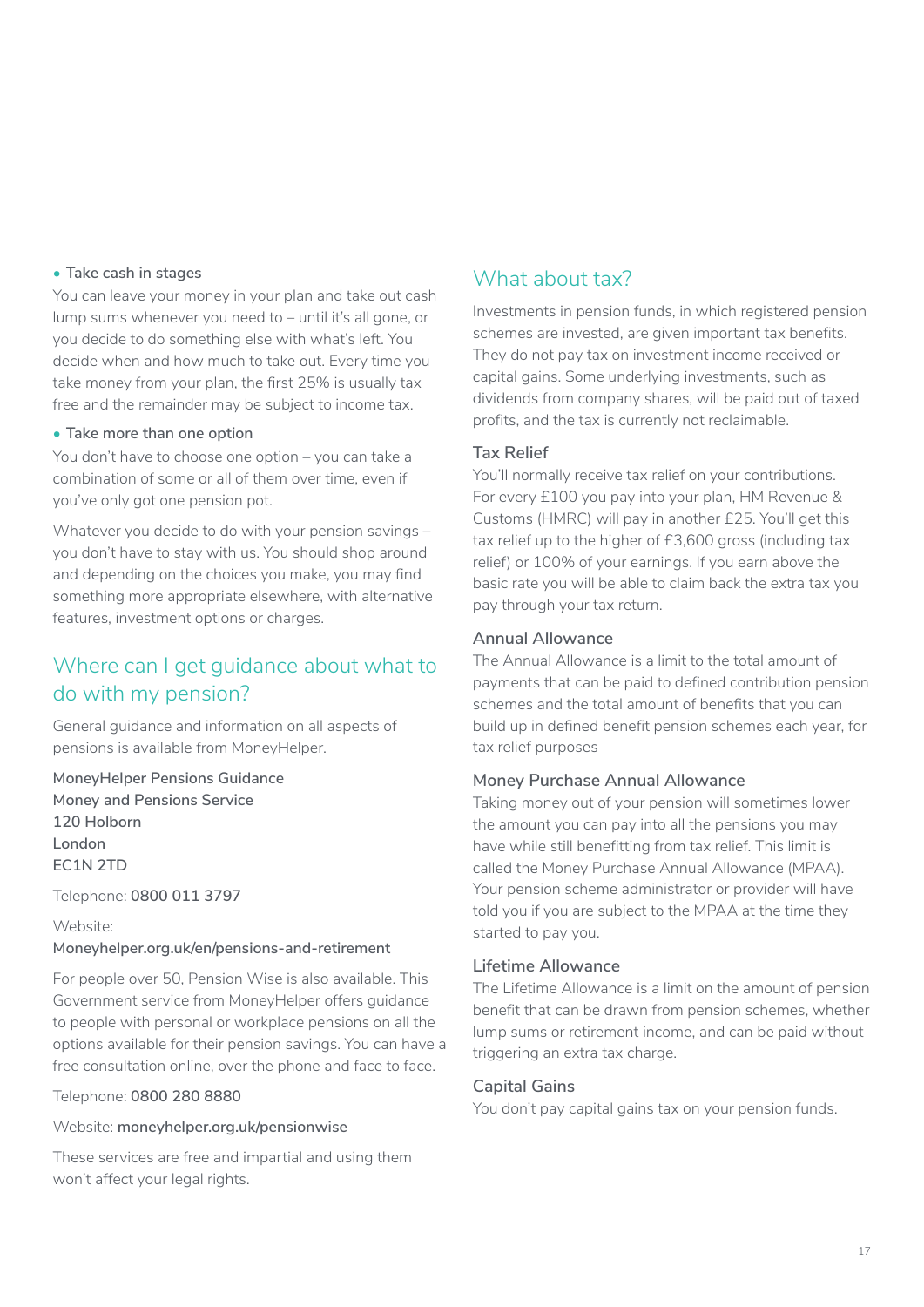#### <span id="page-17-0"></span>**Income tax**

Any money taken out, excluding any tax-free cash, may be subject to income tax. Lump sum benefits payable on death are not subject to income tax unless they are paid our more than two years after notification of death or where death occurred after age 75.

#### **Inheritance tax**

Lump sum benefits are not normally subject to Inheritance tax.

Tax rules can change and the impact of taxation (and any tax relief) depends on your circumstances. Before you make a decision you should speak to your financial adviser. They can help you understand the tax rules and how they might affect you.

If you've invested in the SIF, you should talk to your financial adviser about how tax affects your investment.

For more information visit **[pru.co.uk/tax](https://www.pru.co.uk/pensions-retirement/help-guides-and-articles/tax-information/?utm_source=redirect&utm_medium=301&utm_campaign=/tax)** or the HMRC website at **[hmrc.gov.uk](https://www.gov.uk/government/organisations/hm-revenue-customs)**

# How will I know how my Flexible Retirement Transfer Plan is doing?

We'll send you a yearly statement, which shows how your plan is doing. If you've chosen either SIPP option, we send you a separate statement about the SIF.

#### **Keep track of your plan online, at a time that suits you**

With your Online Service you can check the value of your plan, contact us securely, change personal details and view your documents. If you're not registered, it's easy and only takes five minutes. You'll need your policy number, postcode and date of birth. Go to **[pru.co.uk/registeronline](http://www.pru.co.uk/registeronline)** to find out more.

Alternatively, you can email us at **[contact.us@prudential.](mailto:contact.us%40prudential.co.uk?subject=) [co.uk](mailto:contact.us%40prudential.co.uk?subject=)**. We want to make sure your information is kept secure. So please don't send us any personal details using email. Or you can phone our Customer Service Centre on **0345 640 3000** and a member of our team will give you an up-to-date valuation.

# What happens to the Flexible Retirement Transfer Plan if I die?

**Personal Pension** – we, as Trustees, have discretion on the distribution of death benefits. If you've completed a nomination we'll take this into account, but it's not binding on us.

We can offer to pay death benefits as a lump sum to anyone we choose using our discretion. However, if you die leaving any dependant(s), or you nominate any individual, or charity, we can only offer beneficiary income options (annuity or drawdown) to any dependant(s) and/or nominated individuals.

Taxation can be complex but generally, payments will be tax free if:

- Under 75 at the date of death
- Made/designated within 2 years of us being informed of your death
- There was sufficient Lifetime Allowance available

**Drawdown** – if any individual nominated by you to receive any death benefits is a restricted dependant, then that nomination will be binding on us.

A restricted dependant is:

- the member's spouse, civil partner, and/or children under the age of 23; or
- any person who was, in our opinion, financially dependent on the member at the date of his or her death; or
- a person who was, in our opinion, dependent on the member at the date of his or her death due to physical or mental impairment.
- Financial interdependence does not qualify.

We can offer to pay death benefits as a lump sum, or income (annuity or drawdown) to a restricted dependant.

However, if there's no nomination, or a nomination for someone other than a restricted dependant, we have discretion on the distribution of death benefits.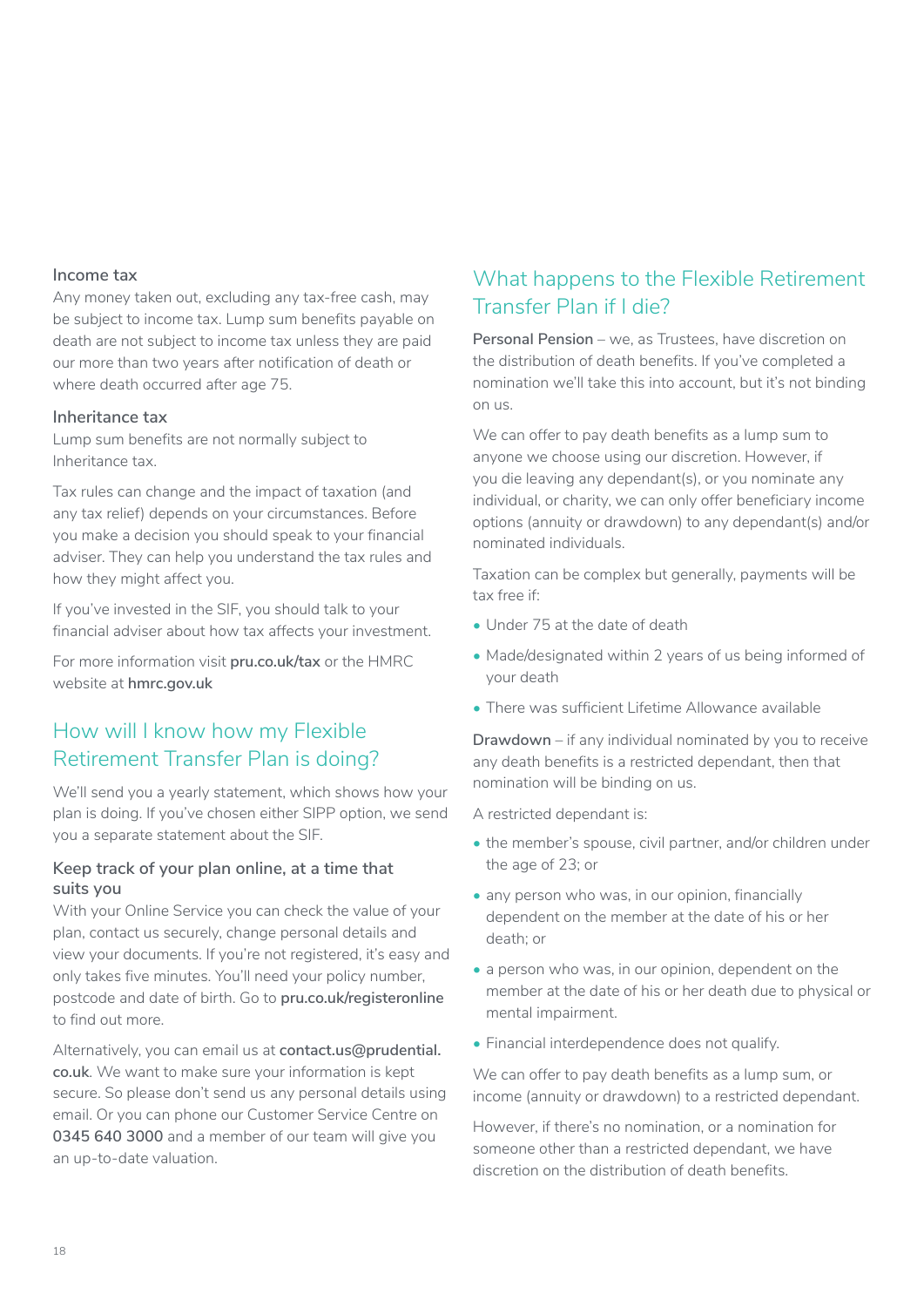<span id="page-18-0"></span>If you die leaving any dependant(s), or you nominate any individual, or charity, we can only offer beneficiary income options (annuity or drawdown) to any dependant(s) and/or nominated individuals.

Taxation can be complex but generally, payments will be tax free if:

- Under 75 at the date of death
- Made within 2 years of us being informed of your death (lump sums only)

Please note: any money in the FRP Holding Account at the time of your death, will be treated as if you'd invested it in the personal pension option rather than the drawdown option.

It's important that your nomination is kept up to date. Please contact us if you need more details on the distribution of death benefits under our Flexible Retirement Plan.

# What if the Flexible Retirement Transfer Plan isn't right for me?

You can change your mind within 30 days from when you get your Plan documents. This may not apply to some asset types within the Self Invested Fund that cannot be readily sold.

If you decide, for any reason, within this period that you don't want the Plan, we'll refund the value of your fund to the original provider. However, you should bear in mind that the previous provider may not be willing to take back the transfer fund and you may have to find an alternative arrangement.

If you cancel your Plan within 30 days, the value may be less if the fund has fallen as a result of investment performance, except where you've invested in our With-Profits Fund or PruFund Range of Funds.

If you decide to cancel your Plan, any Adviser Charges that have been paid by Prudential on your behalf will be reclaimed from your Adviser and included in your refund. Any outstanding Adviser Charges due to your Adviser may need to be settled directly between you and your Adviser.

If you don't exercise your right to cancel within the 30-day statutory cancellation period, the contract will become binding and we will not return any money to you until you are ready to take your benefits.

If you've applied for a Drawdown Plan you must return any income and tax free cash received before we can process the cancellation.

If you wish to exercise your right to cancel, you should complete and return the Cancellation Notice you will receive or write to us at:

**Prudential Customer Services Prudential Lancing BN15 8GB**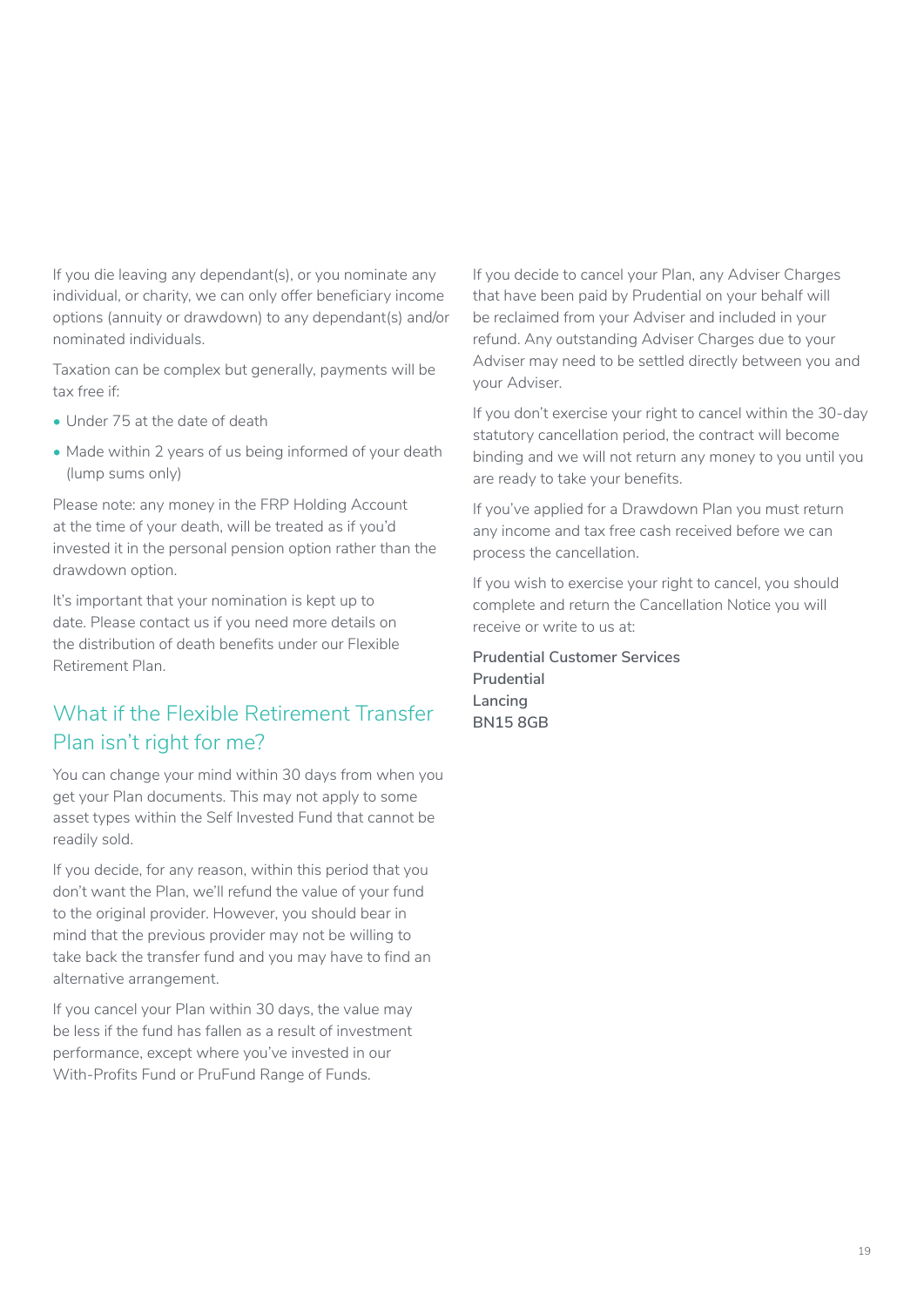# <span id="page-19-0"></span>Other information

# Client category

We classify you as a 'retail client' under Financial Conduct Authority (FCA) rules. This means you'll receive the highest level of protection for complaints and compensation and receive information in a straightforward way.

# Compensation

The products Prudential Assurance Company Limited (PACL) offer are covered by the Financial Services Compensation Scheme (FSCS). If we get into financial difficulties, you may be able to make a claim. The FSCS is an independent body set up by Government to provide compensation for people where their authorised financial services provider gets into financial difficulties and becomes unable, or unlikely to be able, to pay claims against it. This circumstance is referred to as being 'in default'.

Losses, which may result from poor investment performance, are not covered by the FSCS.

#### **Where does FSCS protection apply?**

There is full FSCS coverage if PACL is 'in default'.

- Your product is protected up to 100% of the value of your claim.
- Any investments you choose to hold in your product will be included in the value of your claim in the event that PACL is declared 'in default'.
- If you hold the Prudential With-Profits fund or PruFund Funds in your product, they are all protected 100% in the event of the default of PACL.

#### **Other investment options are not protected by the FSCS.**

- All the other Prudential funds we offer (you'll know these if the name starts 'Prudential'), apart from those mentioned above, are unit-linked and invest with non-PACL fund managers, so FSCS cover does not apply if that fund manager were to be 'in default'.
- And the FRP Holding Account, and any investment in the Self-lnvested Fund, are also not protected.

You can find out more information on the FSCS in your **Technical Guides**, at **[pru.co.uk/fscs](http://www.pru.co.uk/fscs)**, or you can call us.

Information is also available from the Financial Services Compensation Scheme.

Visit their website: **[fscs.org.uk](http://www.fscs.org.uk)**

Or write to:

**The Financial Services Compensation Scheme PO Box 300 Mitcheldean GL17 1DY**

Or call the FSCS: Telephone: **0800 678 1100**

#### **Where FSCS coverage does not apply, then other factors can come in**

As explained in the 'Where does FSCS protection apply?' section, the FSCS doesn't cover every situation. For example unit-linked funds that Invest in the funds of non-PACL fund managers (often called 'mirror' funds).

But, where FSCS protection does not apply, there are other factors that could help if the worst happened and a provider was 'in default'. For example, the use of custodians or depositories to provide protection for fund assets, where there is separate legal ownership of assets and legal entities that aren't liable for any losses of a fund manager. ln so doing, the intention is that the underlying fund will not be liable for any losses the underlying fund management company incurs.

PACL would aim to recover any money invested in an underlying fund where the fund manager has been declared 'in default', but PACL would not be liable for any loss incurred from the default of the non-PACL fund manager.

# Financial Strength

Prudential meets regulatory standards for meeting its financial obligations. You can read our solvency and financial conditions reports at **[pru.co.uk/about\\_us](https://www.pru.co.uk/about/?utm_source=redirect&utm_medium=301&utm_campaign=/about_us/)**, or if you contact us using the details on the last page, we can post some information to you.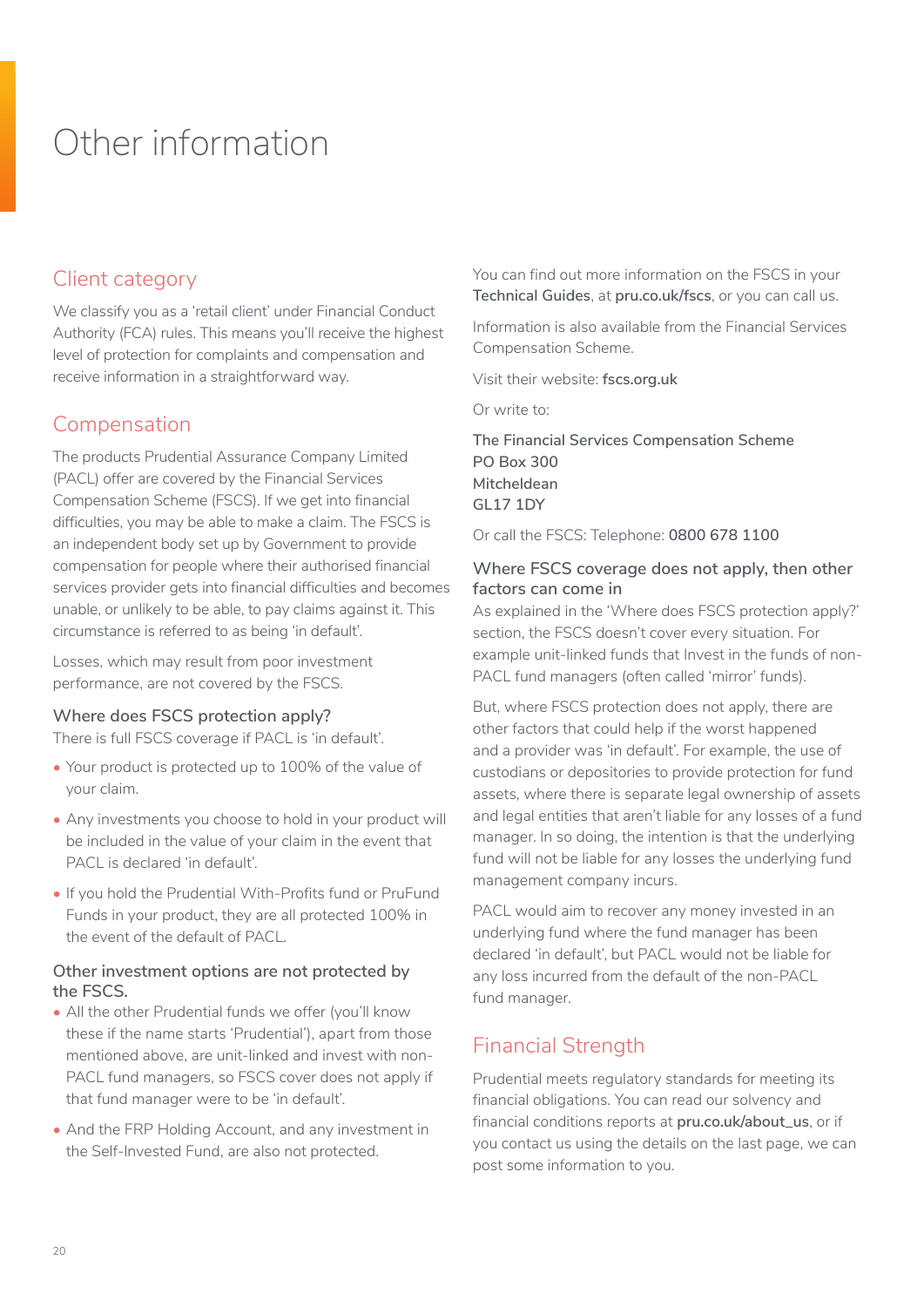# Terms and conditions

This Key Features Document gives a summary of your plan. Full details are set out in the **Technical Guides** which are available on request using our contact information on the last page. We will also send them to you when your plan starts.

# Conflict of Interest

We want to make sure that we uphold our reputation for conducting business with integrity. If we become aware that our interests may conflict with yours, we will take all reasonable steps to manage it in an appropriate manner. We have drawn up a policy to deal with any conflicts of interest. If you would like to know the full details, please contact our Customer Service Team.

### Law

The law of England and Wales applies to your contract.

# Our regulators

We are authorised by the Prudential Regulation Authority and regulated by the Financial Conduct Authority and the Prudential Regulation Authority. Prudential Assurance Company Limited is entered on the Financial Conduct Authority (FCA) Register, FCA Reference Number 139793. The FCA Register is a public record of all the organisations that the FCA regulates.

You can contact the FCA at:

**The Financial Conduct Authority 12 Endeavour Square London E20 1JN**

Email: **consumer.queries@fca.org.uk** 

Prudential Regulation Authority details:

**The Prudential Regulation Authority Bank of England Threadneedle St London EC2R 8AH** 

# Communicating with you

Our documents and terms and conditions, as well as all other communications, will be in English.

# How to make a complaint

If you have a complaint, please get in touch with us and we will do everything we can to resolve it. You can also ask us for details of our complaints handling process. Our contact details are in the 'Get in touch' section at the back of this document.

If you're not satisfied with our response, you can take your complaint to the Financial Ombudsman Service who help settle individual disputes between consumers and businesses providing financial services:

**Financial Ombudsman Service Exchange Tower London E14 9SR**

Telephone: **0800 023 4567** or **0300 123 9123**

Or visit the website: **[financial-ombudsman.org.uk](https://www.financial-ombudsman.org.uk/)**

Help is also available from The Pensions Ombudsman who deals with complaints and disputes about the administration and management of occupational and personal pension schemes.

**The Pensions Ombudsman 10 South Colonnade Canary Wharf London E14 4PU**

Telephone: **0800 917 4487**

Email: **enquiries@pensions-ombudsman.org.uk**

Website: **[pensions-ombudsman.org.uk](https://www.pensions-ombudsman.org.uk/)**

You can also submit a complaint form online: **[pensions-ombudsman.org.uk/making-complaint](https://www.pensions-ombudsman.org.uk/making-complaint)**

These services are free and using them won't affect your legal rights.

Email: **enquiries@bankofengland.co.uk**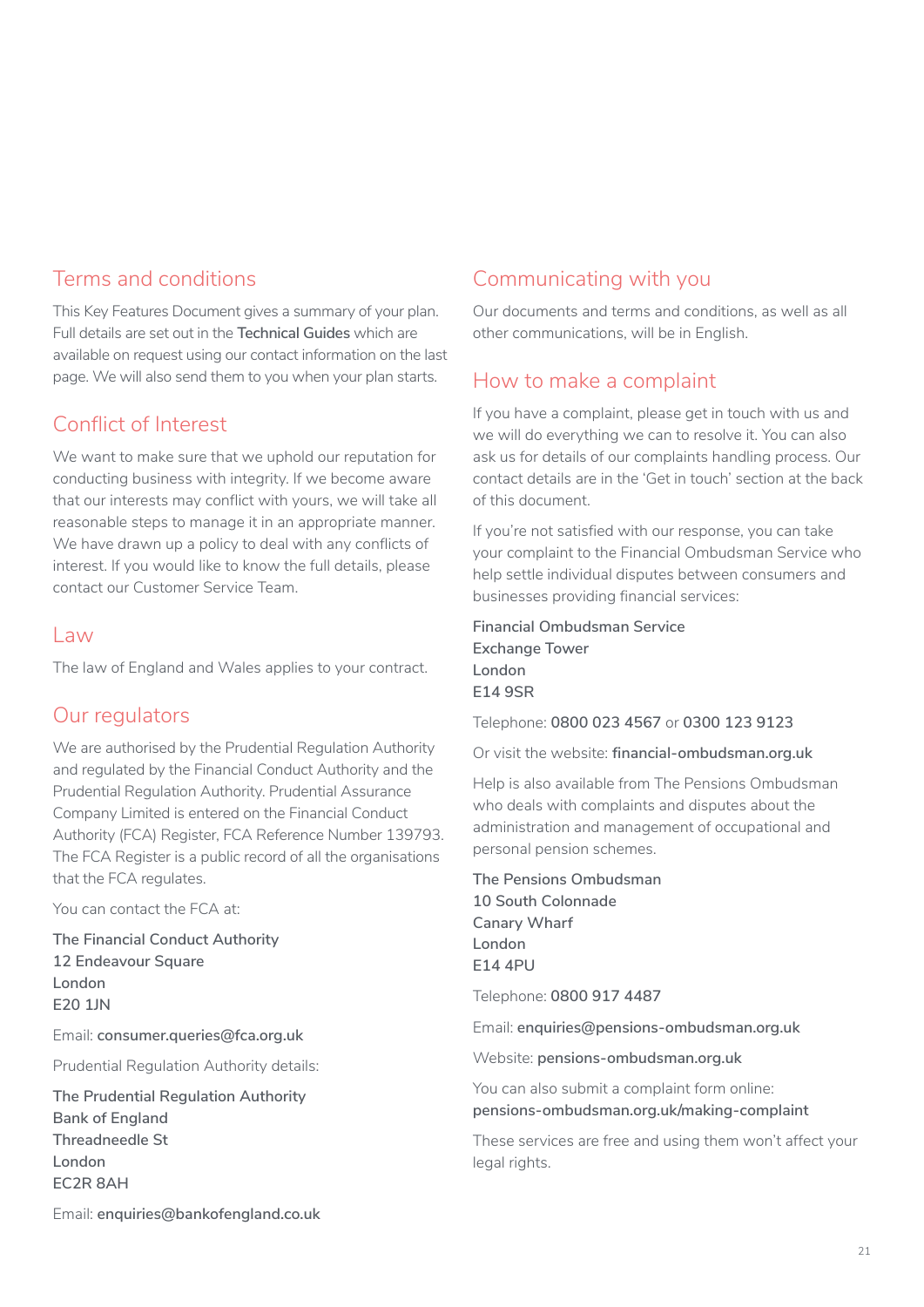# <span id="page-21-0"></span>Get in touch

If you want to contact us before you buy this plan, you can write, email or phone:



With your Online Service you can check the value of your plan, contact us securely, change personal details and view your documents. If you're not registered, it's easy and only takes five minutes. You'll need your policy number, postcode and date of birth. Go to **[pru.co.uk/registeronline](http://www.pru.co.uk/registeronline)** to find out more.



Write to: Prudential Lancing BN15 8GB UK



Phone: **0345 640 3000** Monday to Friday 8am to 6pm. We might record your call for training and quality purposes. To find out more about how we use your personal data please visit **[pru.co.uk/mydata](http://www.pru.co.uk/mydata.)**



If you are a deaf customer, who is also a British Sign Language (BSL) user, you can contact us using a Video Relay service. The service, provided by SignVideo, connects customers to fully qualified, registered NRCPD interpreters who will relay your conversation with a member of our customer service team.

#### **[pru.co.uk/contact-us/signvideo](https://www.pru.co.uk/contact-us/signvideo/)**

There is no cost for using this service to call Prudential and we're available to help you Monday to Friday, 8am to 6pm.

# Keep in touch

It's important that we keep in touch so, if you change your address or any of your contact details, please let us know.